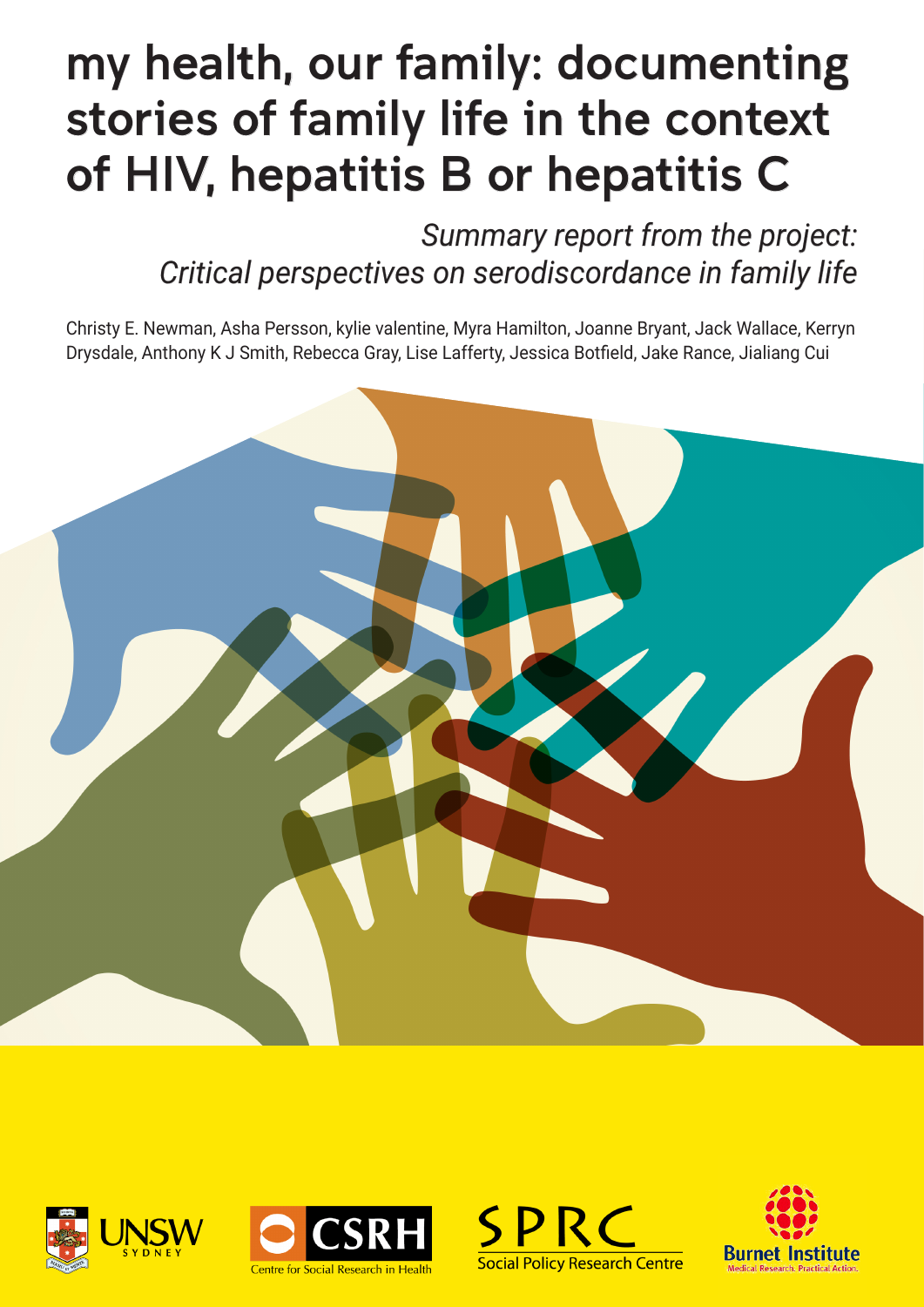Further information:

Please visit our website for up to date information on the publications from this study: [https://www.arts.unsw.edu.au/csrh/our-projects/my-health-our-family](https://www.arts.unsw.edu.au/csrh/our-projects/my-health-our-family )

Or for additional information, please contact the Lead Investigator: Christy Newman, [c.newman@unsw.edu.au](mailto:c.newman%40unsw.edu.au?subject=)

Centre for Social Research in Health UNSW Sydney NSW 2052 Australia

- T +61 2 9385 6776
- $F + 61$  2 9385 6455
- E [csrh@unsw.edu.au](mailto:csrh%40unsw.edu.au%20?subject=)
- W [www.arts.unsw.edu.au/csrh](http://www.arts.unsw.edu.au/csrh)

© UNSW Sydney 2020

#### Suggested citation:

Newman, C. E., Persson, A., valentine, k., Hamilton, M., Bryant, J., Wallace, J., Drysdale, K., Smith, A. K. J., Gray, R., Lafferty, L., Botfield, J., Rance, J., & Cui, J. (2020). *my health, our family: documenting stories of family life in the context of HIV, hepatitis B or hepatitis C (summary report)*. Sydney: UNSW Centre for Social Research in Health. <http://doi.org/10.26190/5facbe6ba9ac8>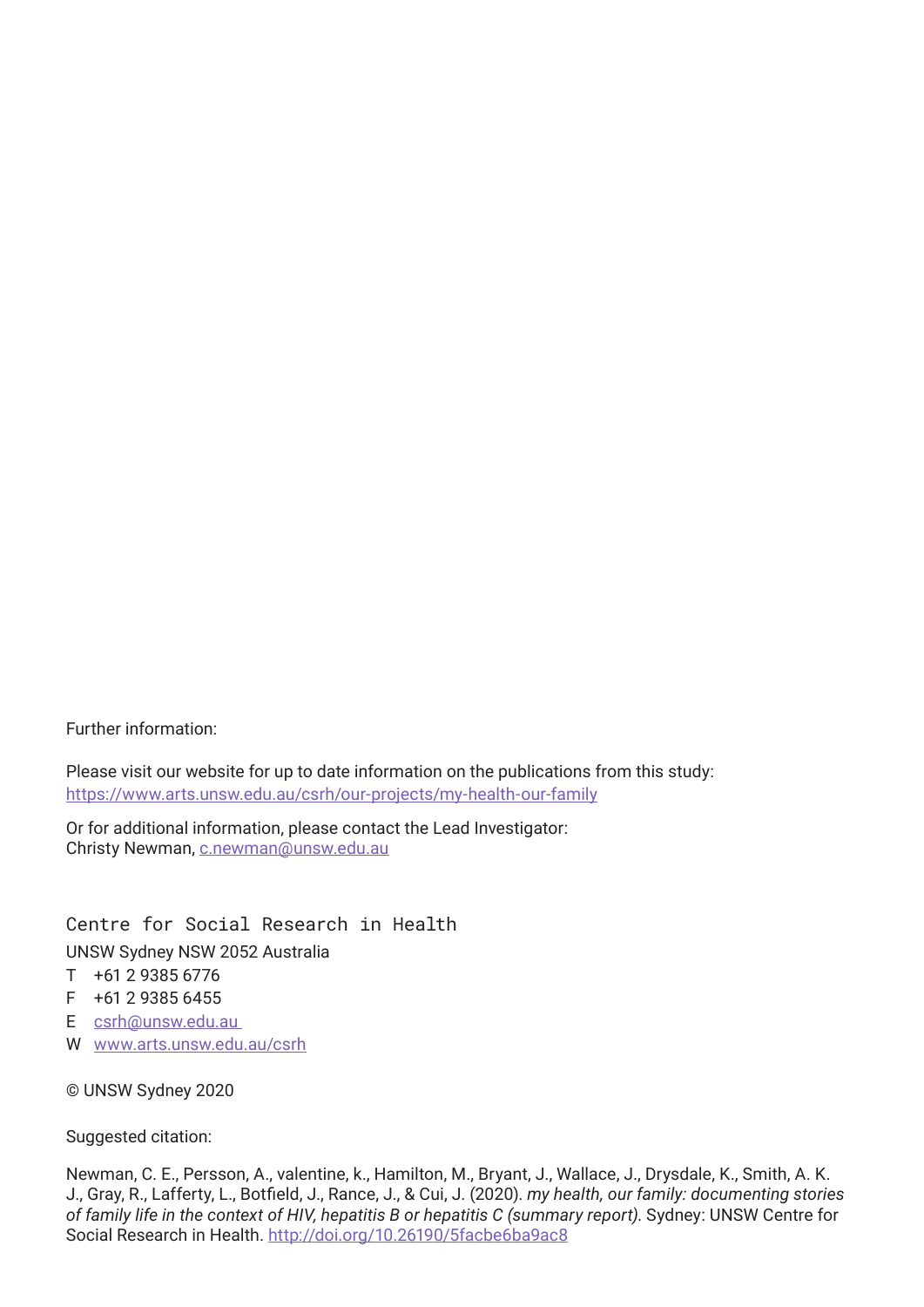## Acknowledgements

Many thanks to all of the individuals with lived experience, their families, and key informants, who generously shared their time and stories with us.

Thanks also to the members of the project Advisory Committee, and other partner organisations who supported us with recruitment, including: ACON, Carers NSW, Concord and Canterbury Hospital Gastroenterology Units, Hepatitis ACT, Hepatitis NSW, Hepatitis SA, Illawarra Shoalhaven Sexual Health Service, Kirketon Road Centre, Multicultural HIV and Hepatitis Service, Paediatric HIV Service; Sydney Children's Hospital, Positive Life NSW, Pozhet (Heterosexual HIV Service of NSW), Prince of Wales Hospital Liver Clinic, Relationships Australia NSW, Relationships Australia SA, Royal Prince Alfred Hospital Gastroenterology Unit, Royal Prince Alfred Hospital Sexual Health Clinic, St George Hospital Liver Clinic, Sydney Sexual Health Centre and The Albion Centre.

Ethical approval was provided by the Sydney Local Health District (RPAH Zone) Human Research Ethics Committee (16/RPAH/513), the ACON Research Ethics Review Committee (2016/21) and the Aboriginal Health and Medical Research Council of NSW Ethics Committee (1213/16). Site-specific ethics approvals were provided by the Sydney Local Health District (RPAH Zone) Research Governance Office, the South East Sydney Local Health District Research Governance Office, the Illawarra Shoalhaven Local Health District Research Governance Office, and the Sydney Children's Hospital Network Ethics Committee.

This research was supported under Australian Research Council's Discovery Project funding scheme (DP160100134). The views expressed herein are those of the authors and are not necessarily those of the Australian Research Council.

The investigator team included Christy Newman, Asha Persson, kylie valentine, Myra Hamilton, Joanne Bryant and Jack Wallace. Research support and other key contributions were provided by Kerryn Drysdale, Rebecca Gray, Anthony K J Smith, Jake Rance, Lise Lafferty, Jialiang Cui and Jessica Botfield.

The contributions of the investigator team were supported by the Centre for Social Research in Health and the Social Policy Research Centre at UNSW Sydney, both of which receive some support from UNSW Arts and Social Sciences, and by the Australian Research Centre in Sex, Health and Society and The Burnet Institute. All of these research groups receive funding from a range of external agencies.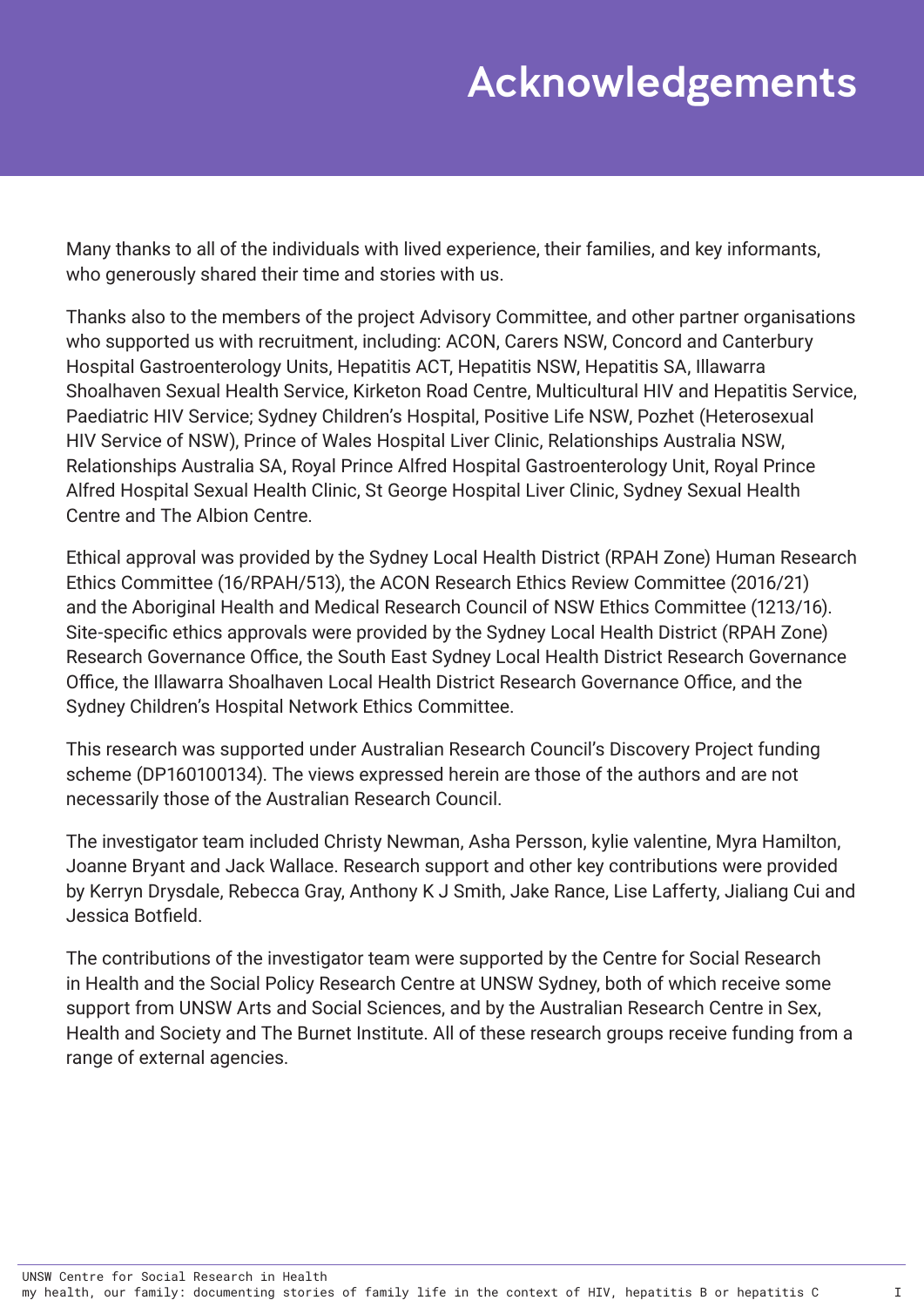## **Contents**

| <b>Executive summary</b>                                                                                                 | 1  |
|--------------------------------------------------------------------------------------------------------------------------|----|
| Why did we conduct this research?                                                                                        | 3  |
| What did we do?                                                                                                          | 4  |
| What did we observe in the literature on families with mixed viral status?                                               | 5  |
| How did we conduct and analyse the interviews?                                                                           | 7  |
| Who took part in our study?                                                                                              | 9  |
| What kinds of stories were told about families with mixed viral status?                                                  | 13 |
| Disclosure to family                                                                                                     | 13 |
| Significance of family in the context of blood borne viruses                                                             | 14 |
| Impact on family relationships                                                                                           | 15 |
| Perceptions of risk                                                                                                      | 17 |
| Key informant perspectives                                                                                               | 18 |
| What have we learned about the experience of serodiscordance in family life?                                             | 21 |
| Serodiscordance becomes embodied and embedded within family relationships                                                | 21 |
| Families with mixed viral status can be mapped through both spoken and visual<br>methods                                 | 22 |
| Experiences of serodiscordance in families is shaped by social stigma as well as<br>sociocultural understandings of risk | 23 |
| Families with mixed viral status reveal both the value and the risk of telling your<br>story openly                      | 24 |
| How can we strengthen the role of families in the response to blood borne viruses?                                       | 25 |
| <b>References</b>                                                                                                        | 27 |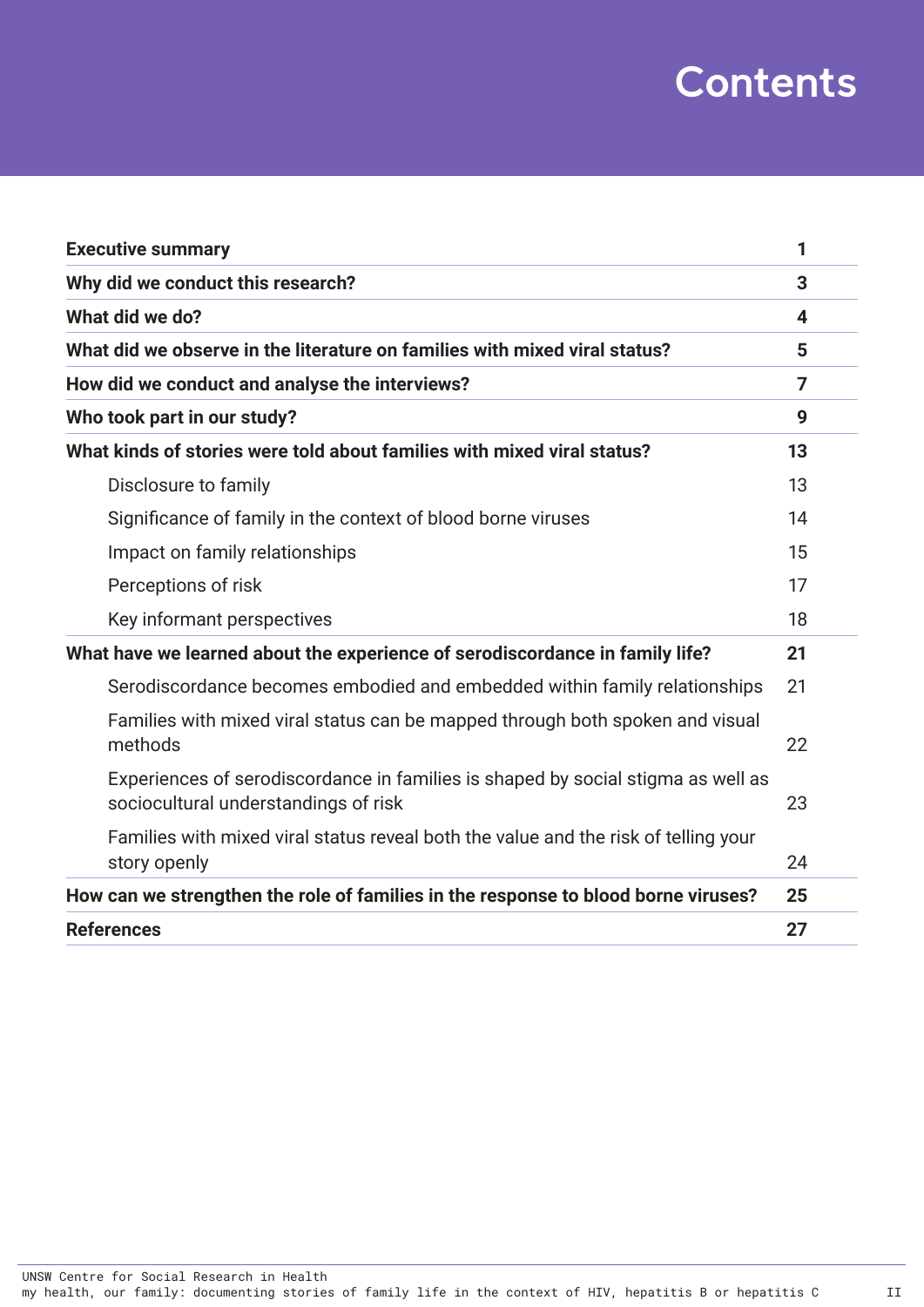# List of tables and figures

| Table 1. Summary of transmission, treatment and social impacts of blood borne viruses |    |
|---------------------------------------------------------------------------------------|----|
| in Australia                                                                          | 3  |
| Table 2. Number of primary/family participants by perspective                         | q  |
| Table 3. Year of diagnosis of primary participants                                    | g  |
| Table 4. Demographic profile of primary/family participants                           | 10 |
| Table 5. Demographic and professional profile of key informant participants           | 12 |
| Figure 1. Relationships participants defined as 'family'                              |    |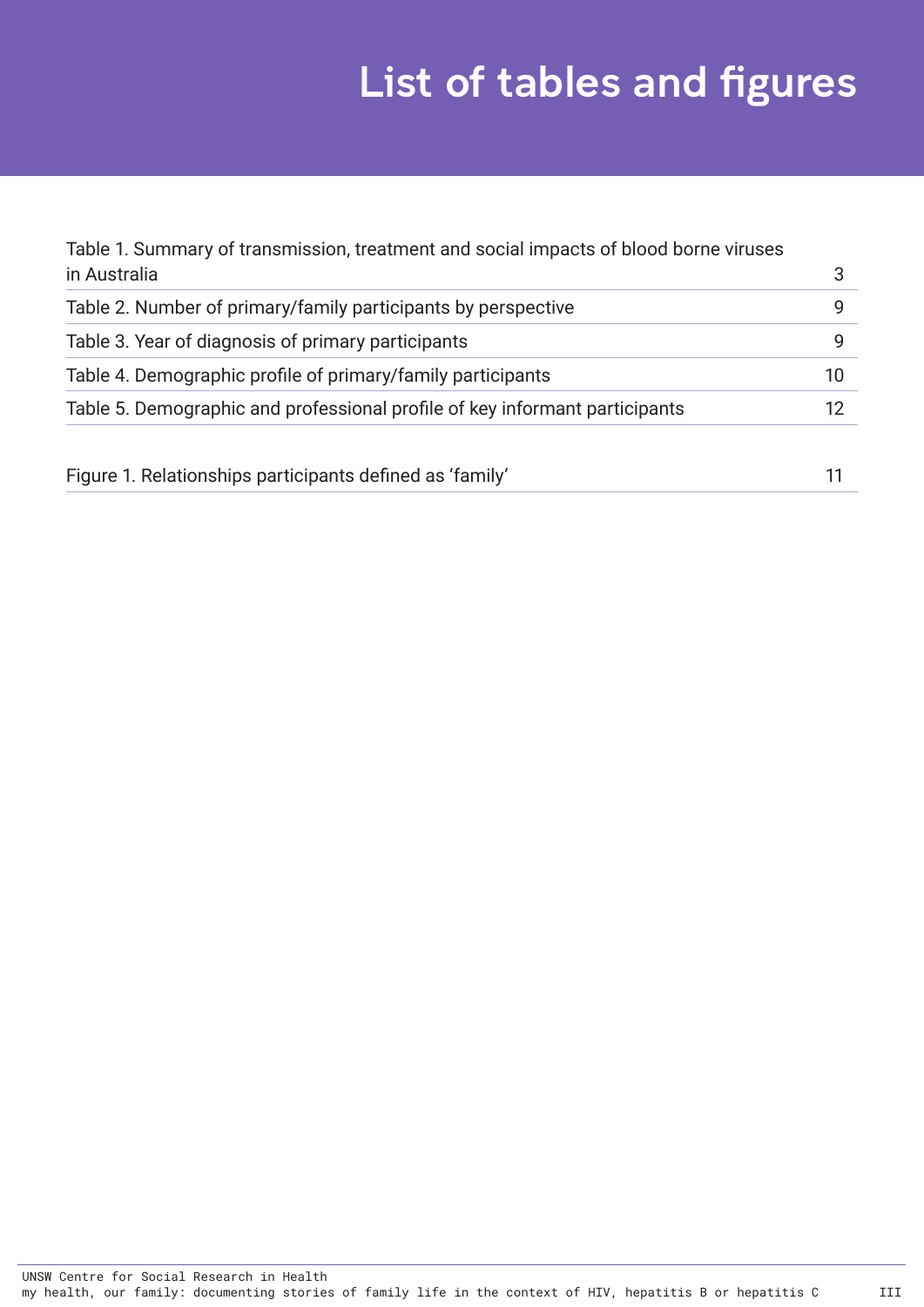## Executive summary

#### **How can we strengthen the role of families in the response to blood borne viruses?**

- Recognise the role of the family in clinical care, health promotion, research design, and policy formulation
- Feature the stories of families with mixed viral status in social marketing and clinical education campaigns
- Avoid a one-size-fits-all approach to supporting affected families, given their diversity in experiences
- Work in a family-inclusive way with sensitivity to the diverse systems of meaning across families
- Look beyond education about transmission risk to emphasise the ways that families support each other
- Recognise that the families of people living with blood borne viruses can have support needs also

The clinical management of blood borne viruses has changed rapidly in recent years. Yet social stigma remains a persistent issue. Families which include people with mixed viral status (also known as 'serodiscordance') play a critical role in supporting those who have been diagnosed with HIV, hepatitis B and/or hepatitis C. However, little is known about the role and experiences of families in the prevention, management and treatment of these viruses.

We conducted the first qualitative interview study to describe the experiences of families in Australia affected by HIV, hepatitis B or hepatitis C. 61 people shared with us their stories of living with a blood borne virus or supporting a diagnosed family member. We also interviewed 20 key informants working in the health and social policy, care and advocacy sectors.

We published a number of papers which describe what we learned from these interviews, and more are on the way. But some key findings include:

- Stories of disclosure to family included experiences of shock, blame and rejection, as well as families rallying to provide emotional, practical or financial support.
- Some families felt compelled to reach out and educate friends and acquaintances to try and destigmatise these blood borne viruses, while others kept the diagnosis strictly secret.
- Family support was both desired and often expected when facing a crisis, so when support was not forthcoming, it was seen as hurtful and unforgivable.
- Some families spoke openly about the diagnosis and took an interest in finding out more about living with blood borne viruses, while others emphasised the importance of carrying on as 'normal' and not giving the diagnosis undue attention.
- Despite the unlikely probability of transmission in casual, everyday interactions, fears about 'contagion' surfaced in some of our interviews. This occurred across cultural backgrounds and across all three viruses.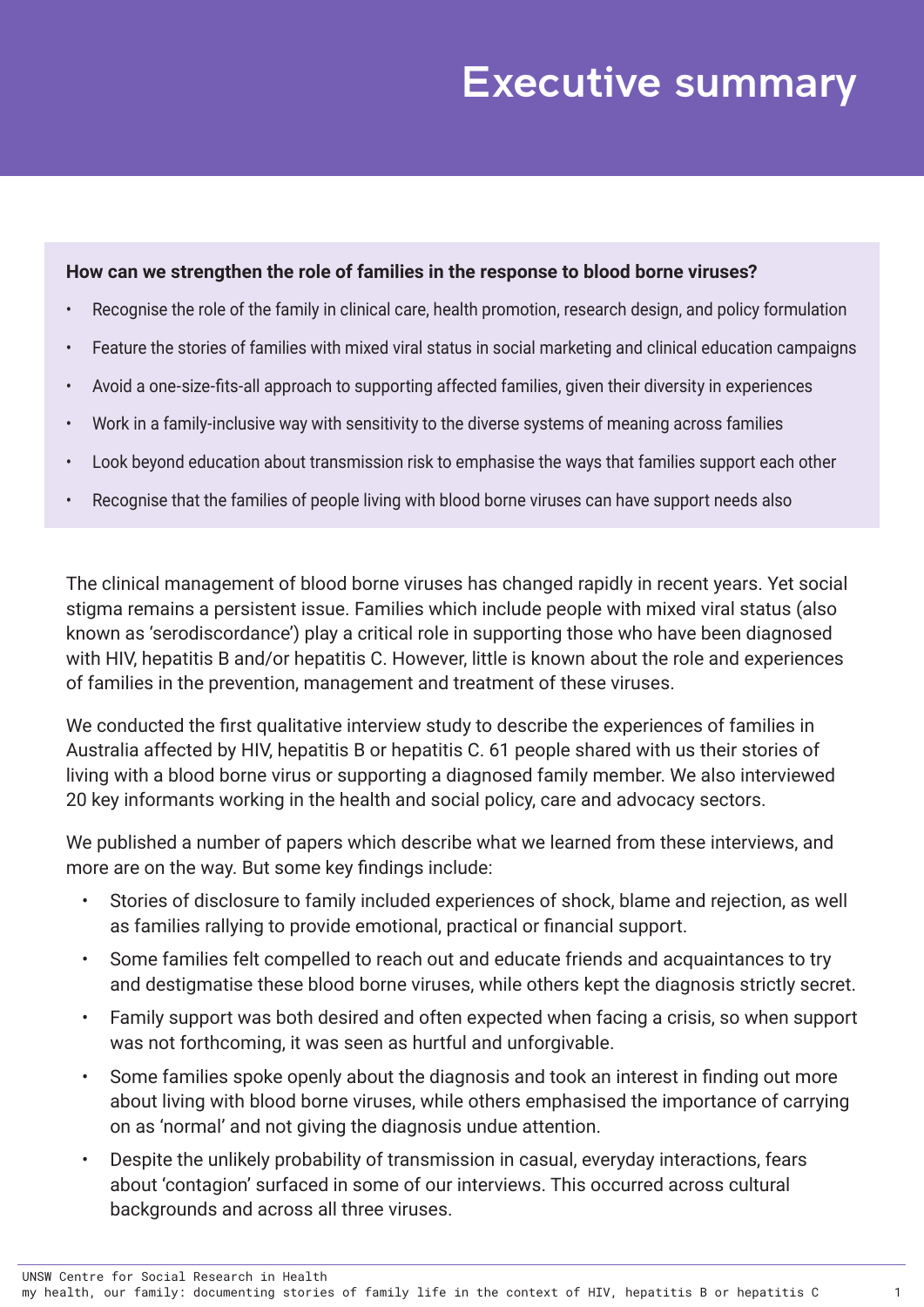- In contrast, in many interviews, transmission risk was dismissed as a consideration and narratives of love, solidarity and science were instead prioritised and mobilised to counter traditional notions of risk.
- Key informants shared many heartening stories of families they had encountered through their work who provided genuine support, care and love to a diagnosed family member.
- They also emphasised that family relationships can be complicated by the lack of mainstream knowledge about blood borne viruses, by different cultural or religious beliefs, and by a critical lack of services and support for family members themselves.
- Many key informants struggled with the disconnect between viewing families as essential 'health brokers', and recognising they did not have the time, resource, funding or policy frameworks to meaningfully engage them.
- Key informants argued for the need for more widely accessible and culturally resonant education about the contemporary biomedical realities of blood borne viruses, such as Direct-Acting Antivirals (DAAs) for HCV and an undetectable viral load for HIV.

#### **For more information, visit:**

**<https://www.arts.unsw.edu.au/csrh/our-projects/my-health-our-family>**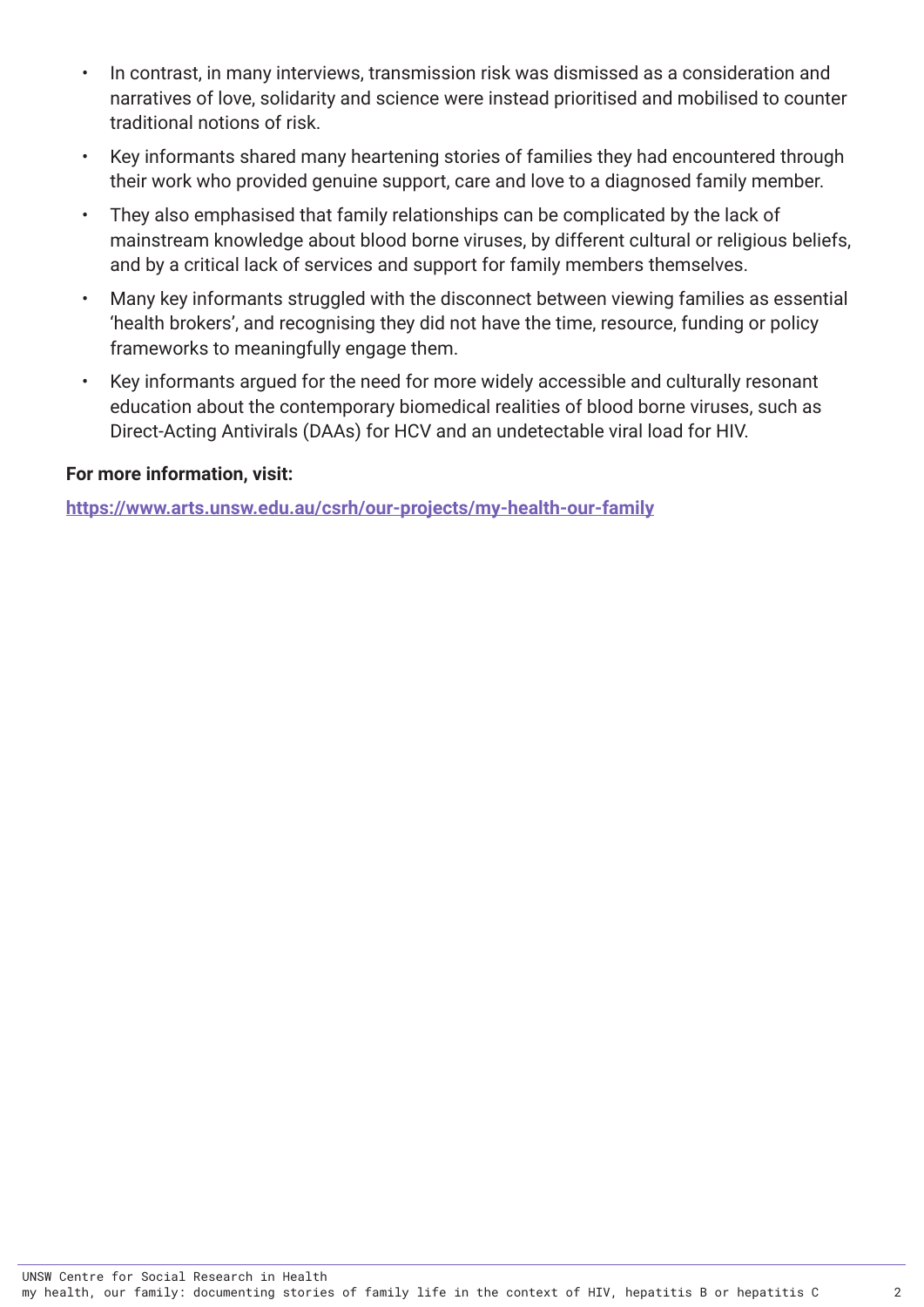# <span id="page-7-0"></span>Why did we conduct this research?

The clinical management of blood borne viruses has changed rapidly in recent years. Today's effective treatments mean that many people living with HIV can live long and healthy lives. Treatments also prevent sexual transmission of HIV when a person's viral load is undetectable, or when taken as a pre-exposure prophylaxis (PrEP) by people who don't have HIV. Hepatitis B can be prevented through use of a vaccine and managed through lifelong monitoring and treatment where indicated. Hepatitis C can be cured through predominantly tolerable treatments, such that it has been reframed as a curable disease with potential for elimination as a public health threat. There is significant commitment to the development of curable treatments for both HIV and hepatitis B. Yet social stigma remains a persistent issue (see Table 1).

Families that include people living with a blood borne virus as well as those who are not (also known as serodiscordance, that is, mixed viral status) play a critical role in supporting those who have been diagnosed and responding to the health and social implications of these viruses. And yet both research and policy responses to blood borne viruses have remained largely focused on the individual, with far less known about the role and experiences of families in the prevention, management and treatment of these viruses. Throughout this period of biomedical transformation, an understanding of the forms and meanings of 'family' have also changed, as have the ways families provide care and support to loved ones facing health challenges. And yet few studies have brought together the sociology of family life with social research on the changing landscape of blood borne virus prevention and care.

There are essential questions to be asked about how families respond to these oftenstigmatised blood borne viruses, and how these viruses affect family life and relationships. How, for example, does the stigma associated with blood borne viruses figure in family relationships today, and how does it continue to shape experiences of communication, care, and belonging? How do people who are not themselves living with blood borne viruses support family members who are? And how can we learn from and build on the contributions of families to enhance the prevention, management and treatment of HIV, hepatitis B and hepatitis C?

| <b>HIV</b>                                                                                                                                                     | <b>Hepatitis B</b>                                                                                                                                                        | <b>Hepatitis C</b>                                                                                                                                                   |
|----------------------------------------------------------------------------------------------------------------------------------------------------------------|---------------------------------------------------------------------------------------------------------------------------------------------------------------------------|----------------------------------------------------------------------------------------------------------------------------------------------------------------------|
| Mostly sexually transmitted, majority<br>through sex between men, but<br>increasingly heterosexual people,<br>and people born overseas                         | Mostly transmitted from mother<br>to child, acquired overseas<br>and affecting specific migrant<br>communities                                                            | Mostly transmitted through the<br>sharing of drug injecting equipment,<br>can be sexually transmitted if blood<br>is present                                         |
| No cure or vaccine, but can be<br>managed with early and lifelong<br>(daily) treatment, bringing risk of<br>sexual transmission to negligible                  | Can be prevented with a vaccine,<br>but no cure. Treatment starts after<br>evidence of damaging the liver                                                                 | Can be cured through treatment,<br>especially 'DAAs' which have high<br>success rates and few side effects.<br>No vaccine                                            |
| Persistent social stigma linked to<br>fears/beliefs about contagion, and<br>associations with homosexuality,<br>sex outside marriage, drug use and<br>sex work | Persistent social stigma linked<br>to fears/beliefs about contagion,<br>experiences of marginalisation in<br>some countries of origin, racism<br>experienced in Australia | Persistent social stigma linked<br>to fears/beliefs about contagion,<br>and associations with criminalised<br>practices including injecting drug<br>use and sex work |

#### **Table 1. Summary of transmission, treatment and social impacts of blood borne viruses in Australia**

UNSW Centre for Social Research in Health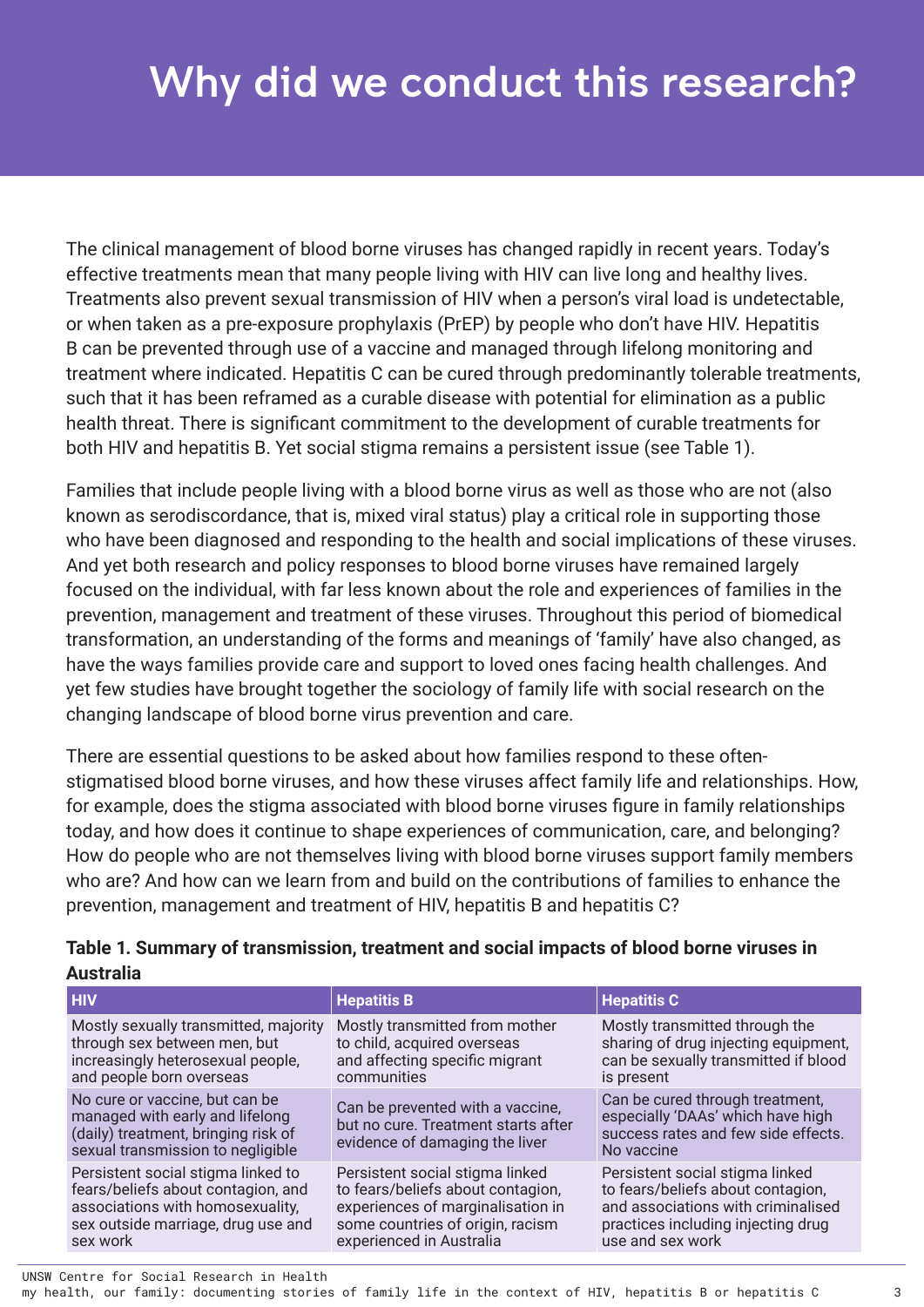## What did we do?

<span id="page-8-0"></span>Researchers at the Centre for Social Research in Health (UNSW Sydney), in collaboration with the Social Policy Research Centre (UNSW Sydney) and The Burnet Institute, received funding from the Australian Research Council to conduct a three-year qualitative Discovery Project (DP160100134) to document – for the first time – firsthand accounts of what serodiscordance means in the context of everyday family life.

This funding supported us to bring together researchers with expertise in the social aspects of blood borne viruses (Christy Newman, Asha Persson, Joanne Bryant, Jack Wallace) and expertise in the social impacts of chronic illness on families and carers (kylie valentine, Myra Hamilton). We were also guided by an Advisory Committee (see Acknowledgements) representing a range of professional perspectives on the prevention and treatment of blood borne viruses, and on supporting the wellbeing of families, carers and intimate relationships.

In this study, we set out to:

- Describe the experiences of families in Australia affected by HIV, hepatitis B and/or hepatitis C.
- Understand how differences in family forms and contexts intersect with understandings of and approaches to the prevention, management and treatment of these viruses in family life.
- Build a theory of serodiscordance which is informed by the lived experiences of affected families and extends beyond a biomedical focus on individual health and risk.

Our research activities included a critical examination of the literature on families and caregivers affected by HIV, hepatitis B or hepatitis C (Hamilton et al., 2018; Persson et al., 2017), along with in-depth interviews with:

- People with a primary lived experience of being diagnosed with one or more blood borne virus (HIV, hepatitis B or hepatitis C) ('primary participants').
- People with a family member who has been diagnosed with one or more blood borne virus (HIV, hepatitis B, and/or hepatitis C) ('family participants').
- Key informants working in the health and social policy, care and advocacy sectors, with particular expertise in blood borne viruses, families, and their intersections.

Our aim in capturing these different perspectives was to understand: what families mean in the context of stigmatised infectious diseases; what these viruses mean in the context of everyday family life and how they can shape relationships; and how to meaningfully recognise, engage and support families in the prevention, management and treatment of these viruses.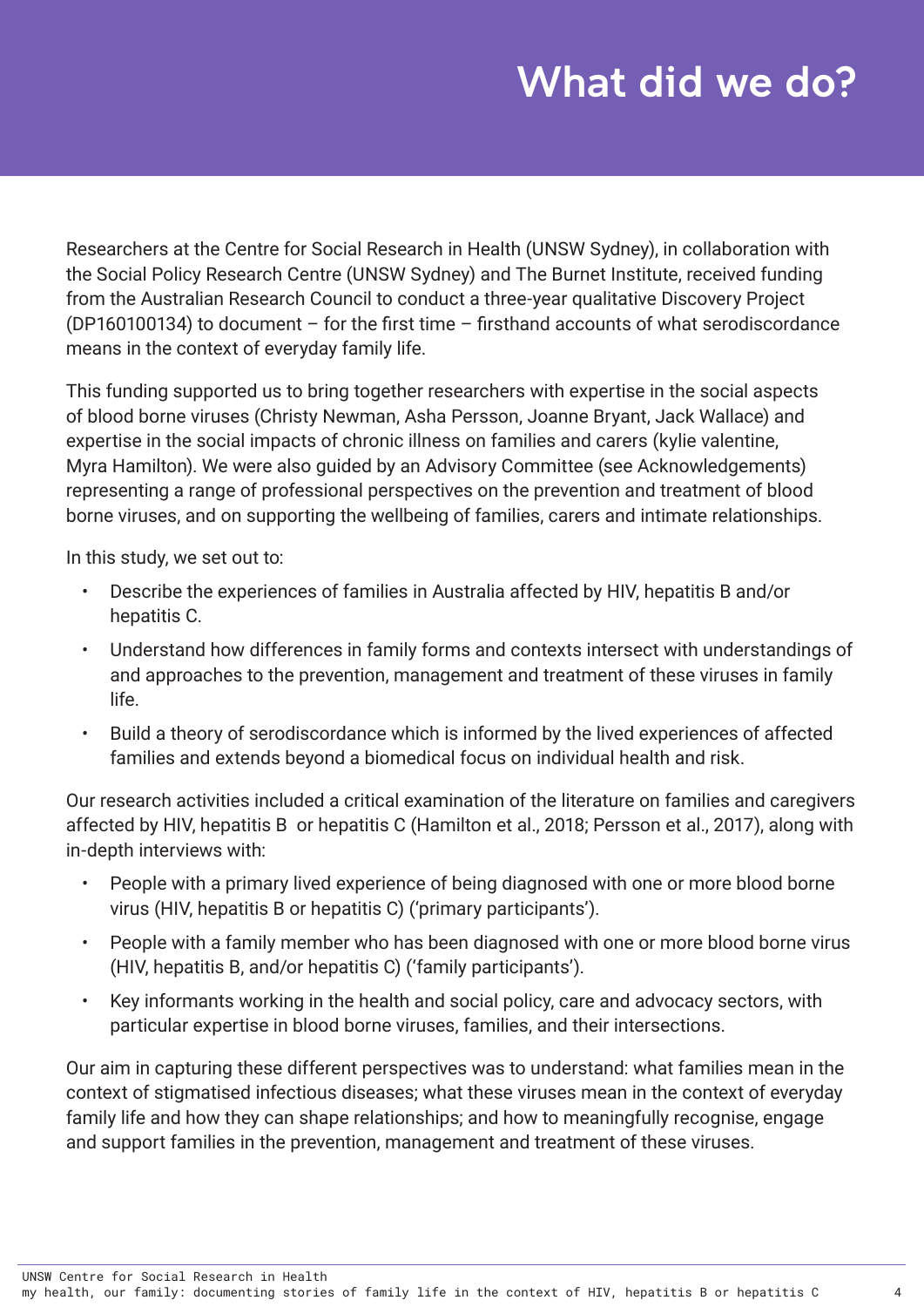## What did we observe in the literature on families with mixed viral status?

We published two literature reviews in the initial stage of the project. The first reviewed the literature on families affected by HIV, hepatitis B and hepatitis C, building a case for extending the concept of 'serodiscordance' beyond its current use in the literature on (HIV) mixed-status relationships involving sexual or injecting practices. The analysis found that the focus of the literature on serodiscordance is on transmission risk in couples or injecting networks, and the literature on families and blood borne viruses is limited to resource poor settings and the pre/ early treatment era (in research on HIV), and non-sexual transmission, prevention, and stigma (in research on hepatitis B and hepatitis C). There is almost no sociological analysis of how serodiscordance figures and is managed within families.

As we argued in the paper: 'Lifting our gaze from the preoccupation with 'risk' in relation to these blood borne viruses is vital to understanding how today's era of effective treatment options might shape the 'family life' of viral infections' (p.2). In building our case for extending the concept of serodiscordance to also include families, we argued:

Mixed-status families can be entangled in myriad relational processes, such as social stigma, social isolation, treatment decisions, access to support, disclosure to friends, extended family, and community, cultural health beliefs, gender dynamics, and care responsibilities, all of which are grounded in and negotiated through the politics and practices of serodiscordance […] However, we still lack a concept for understanding blood borne viruses in the wider family contexts in which they are often situated and experienced. There is no reason why the concept of serodiscordance could not be extended to mixedstatus families (and beyond) given it simply means differing (discordant) blood (sero). Making serodiscordance more inclusive […] is an important step in recognising and drawing much needed attention to the diverse ways families' everyday lives, relationships, and futures can be entangled with these viral infections.

#### **Families living with blood borne viruses: the case for extending the concept of 'serodiscordance': <https://doi.org/10.1155/2017/4352783>**

The second paper was a scoping review of the literature on the needs of family members providing care and support to people diagnosed with a blood borne virus. Although we searched for literature across all three blood borne viruses, there was very little on viral hepatitis so we limited the analysis to the literature on informal care in the context of HIV in high-resource settings in which effective treatment is available and accessible. This review found that despite significant advances in treatment, many people living with HIV still needed and benefited from a range of forms of informal care and support, including emotional support, practical help, assistance with arranging and attending health service appointments, and remaining adherent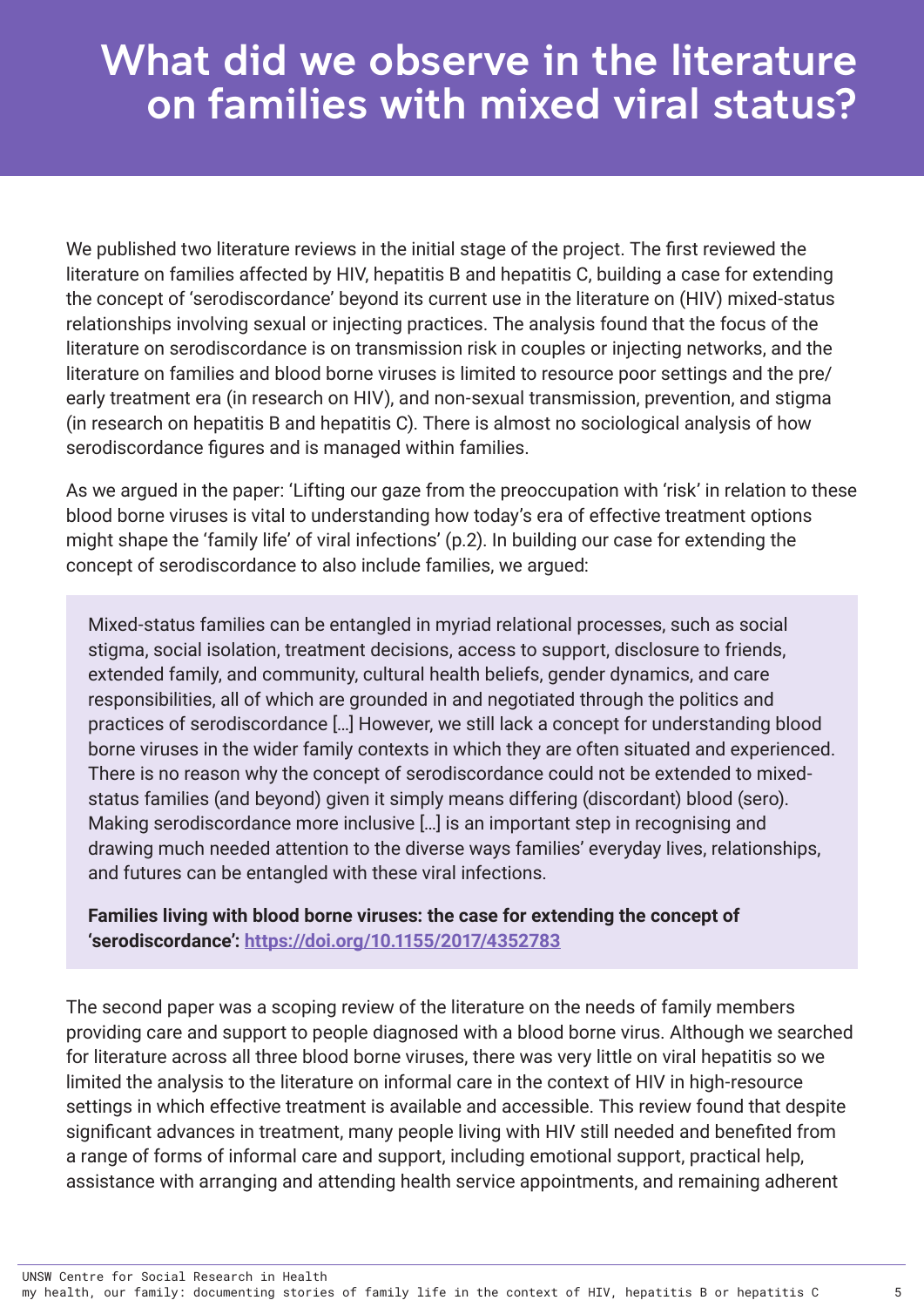to medications. The people who provided these forms of care were largely unrecognised, however, meaning that the support needs of those carers were largely overlooked in health and social policy, despite the continued importance of their contribution to the health of people living with HIV. Stigma and discrimination can complicate support seeking and service engagement among carers, as can the perception that there are no support needs for people living with HIV in an era of effective treatment.

Many people with HIV in economically developed countries still have care needs [which] go largely unrecognised [and yet] the experience and fear of stigma in health and social services, schools, and even personal relationships may prevent carers from seeking and receiving needed support. This review also suggests that the service environment plays an important role in the 'visibility' (or invisibility) of this group of carers, contributing to their hidden nature and creating inequalities in access to resources. The lack of recognition of HIV carers by services, practitioners and policymakers, and a subsequent lack of services and support available to these carers, indicates a considerable gap in meeting the needs of carers of people with HIV. [p544]

**Hidden carers? A scoping review of the needs of carers of people with HIV in the contemporary treatment era:<https://doi.org/10.1332/239788218X15411705099442>**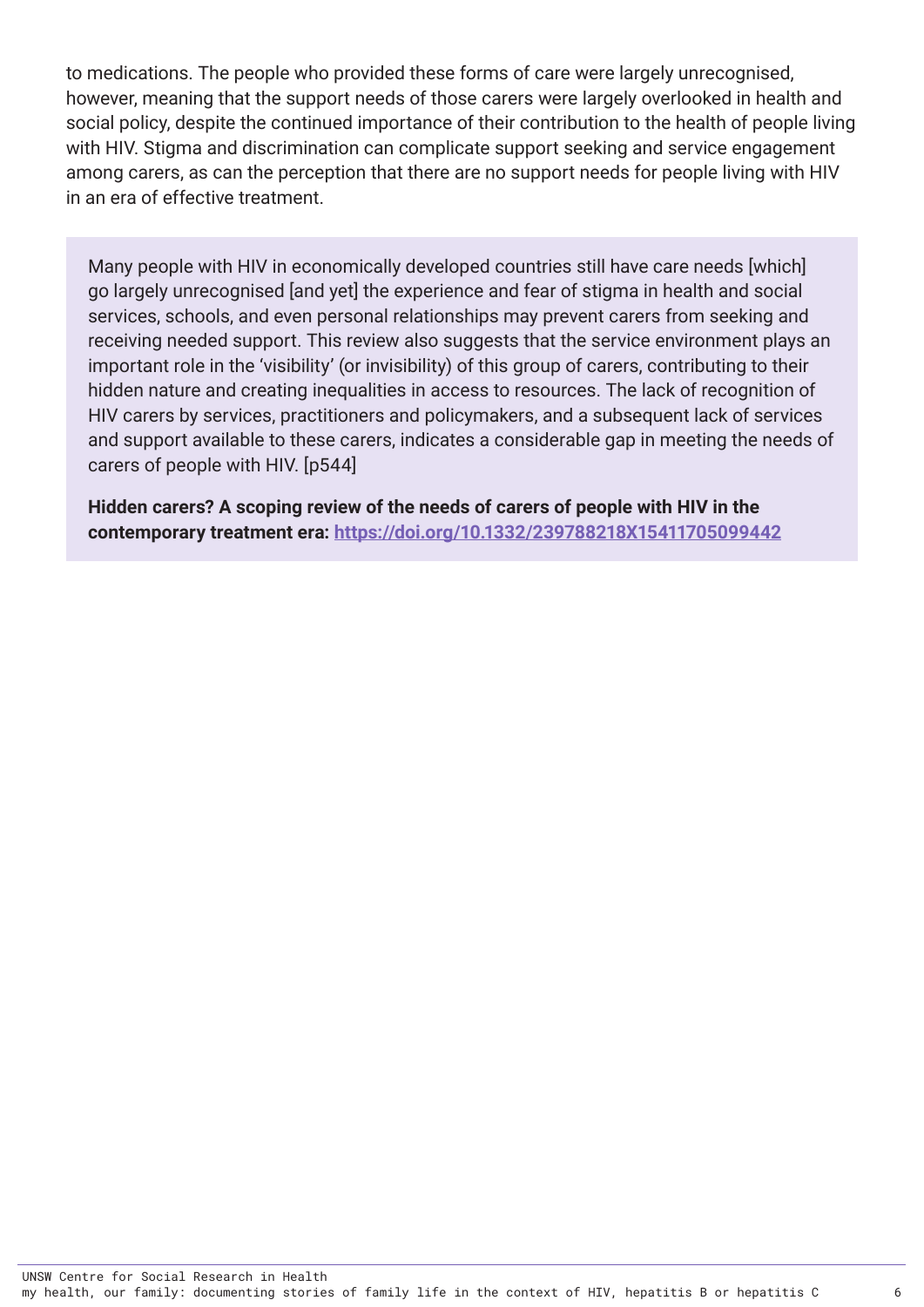## How did we conduct and analyse the interviews?

All of the materials used for recruiting and conducting the interviews were developed in collaboration with our advisory committee, as representatives of organisations who work with and on behalf of affected families.

We recruited people living with blood borne viruses (primary participants) and family members of people living with blood borne viruses (family participants), through our partner organisations who promoted the study through their email lists, newsletters and social media platforms, posted posters and flyers in clinic waiting rooms, and in some cases asked clients if they were interested in taking part.

Data collection focused on the Sydney metropolitan area and surrounding regions in the state of New South Wales (NSW), which has the largest population of people living with HIV in Australia, as well as a significant prevalence of hepatitis B and hepatitis C (Kirby Institute, 2020). However, as the study generated interest outside of NSW, we also included participants from other parts of Australia if they had heard about us through word of mouth.

Prospective participants contacted us directly to volunteer to take part, and we then confirmed their eligibility before scheduling an interview. In addition to fulfilling the criteria for age (10 years or older for primary participants, 16 years or older for family participants), we had made the decision to focus on recruiting participants whose family (however defined) had some degree of involvement in their health. We primarily conducted interviews in English, although translators were engaged to support the interview process in a few cases. Adults could selfconsent, but children aged 10-15 years required parental consent. Interviews were conducted either in person or by phone/video-apps depending on preference. Participants were provided with a \$40 gift card in recognition of their time and any expenses incurred in taking part in the interview.

Importantly, family was defined by participants. We had stated on the study materials that we were using the term broadly to include partners, parents, children, siblings and extended family, as well as families of choice, affinity, or intimate connection, but participants were given the opportunity to tell us who counted as family in their lives. Primary participants – that is, those participants who had themselves been diagnosed with one or more of the blood borne viruses – were asked at the start of their interview to visually map those who represented family, indicating the relative sense of closeness and distance they felt to each of the people they named on the map (see Drysdale et al, 2020). After taking part in an interview, some participants then invited family members to contact the researchers about taking part in the study. Family members were also able to contact the research team directly, without being referred through a family member. Although we noted which participants were related if we were aware of those connections, our aim was not to analyse linked accounts, but rather to capture as broad a range of perspectives as possible.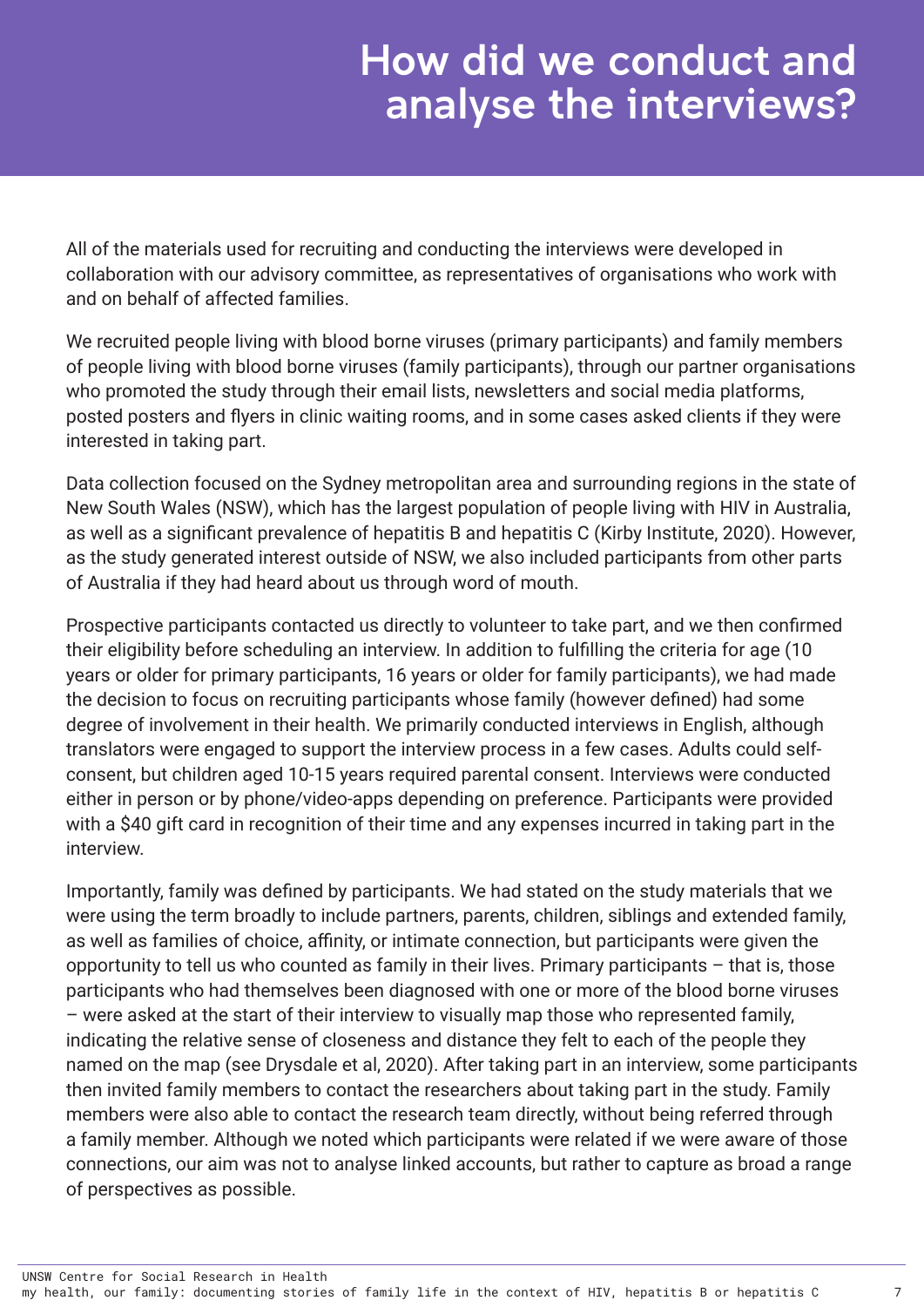We used a semi-structured question guide during interviews to explore how participants described the personal and relational impacts of diagnosis and disclosure, how they made sense of and responded to stigma and secrecy, and how they negotiated any unfolding responsibilities associated with care and treatment. After each primary/family interview, the interviewer recorded observational notes about the interview, including key 'characters', physical environment, verbal and non-verbal interactions, cultural and other aspects of the interview, as well as any notable themes, issues or insights for the research team to consider.

Key informants were invited to take part in the study through emails from the lead researcher, drawing on existing networks to identify professionals with relevant expertise in the fields of infectious disease and family wellbeing. While some of these professionals were located in different parts of Australia, the majority were based in NSW.

All interviews were audio recorded, then transcribed and deidentified in order to protect participant anonymity. Pseudonyms were given to primary/family participants, taking care to not link these to original names. Data was imported into NVivo, a qualitative data analysis tool, and coded to identify broad thematic categories in the data to support more in-depth analyses by the broader research team.

Coding categories for the primary/family interview data included family relationships, diagnosis, disclosure, understandings and awareness, treatment and monitoring, formal services, informal care and support, institutional systems, identity, and advice. Two additional codes were developed through analysing the key informant interview data: similarities and differences across the blood borne viruses, and career trajectories through the blood borne virus sector. We also produced summaries describing each interview in the form of a case study, with example quotes, to support the analytic process.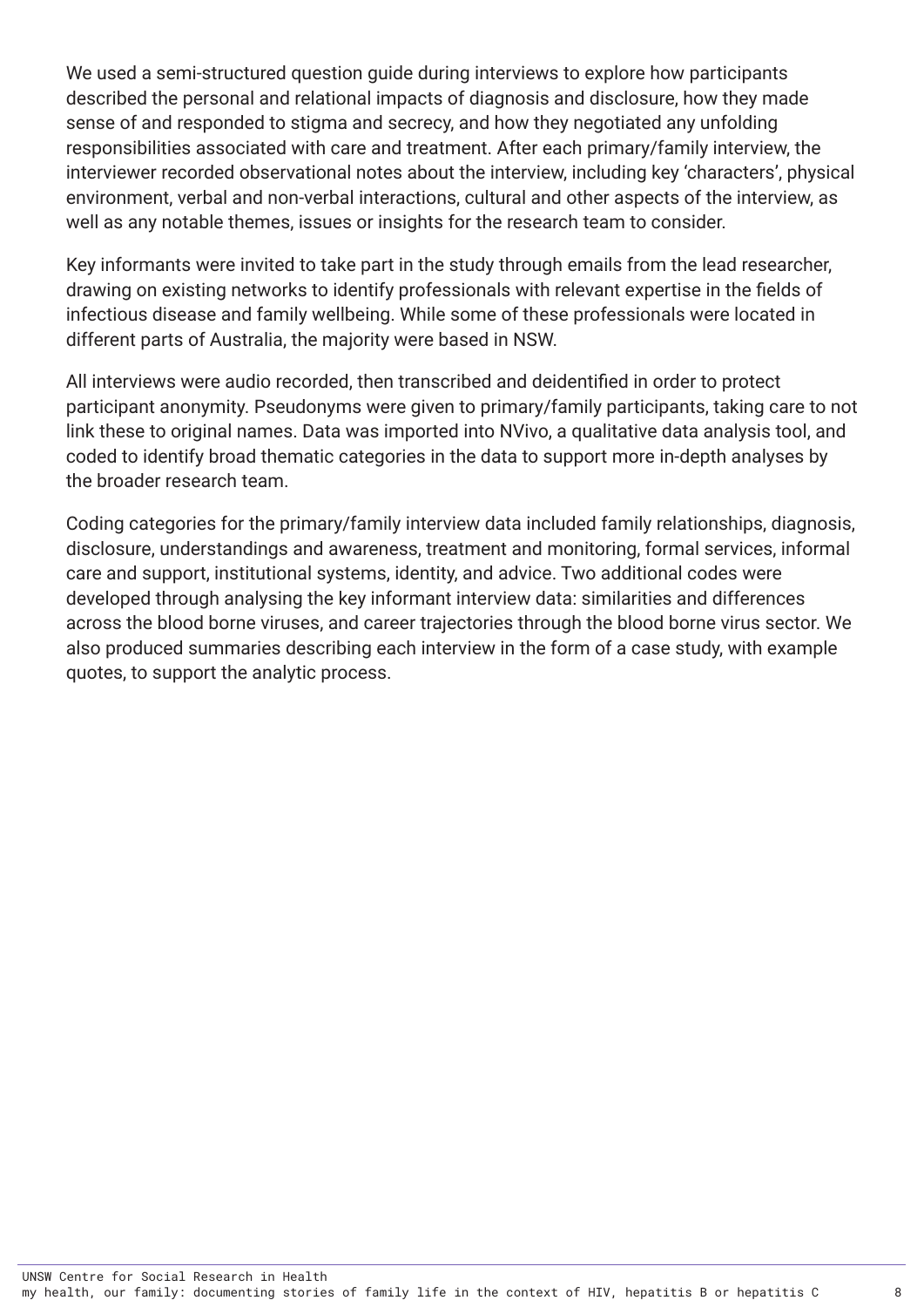<span id="page-13-0"></span>61 people generously shared their stories of living with a blood borne virus or supporting a diagnosed family member, or both (Table 2). 20 professionals took part in key informant interviews (Table 5).

|                                           | <b>HIV</b> | <b>HIV &amp; HCV</b> | <b>HCV</b> | <b>HCV &amp; HBV</b> | <b>HBV</b> | <b>Totals</b> |
|-------------------------------------------|------------|----------------------|------------|----------------------|------------|---------------|
| <b>Primary perspective</b>                | 12         | 4                    | 10         |                      | 4          | 31            |
| <b>Family perspective</b>                 | 10         |                      | 4          |                      |            | 15            |
| <b>Primary AND family</b><br>perspectives |            | 3                    | 3          | 2                    |            | 15            |
| <b>Totals</b>                             | 29         |                      | 17         | 3                    | 5          | 61            |

**Table 2. Number of primary/family participants by perspective** 

Around 50% of our participants had experiences related to HIV (n=36/61), 44% to HCV (n=27/61) and 13% to HBV (n=8/61). Although we had hoped to recruit more participants who could speak about the family life of viral hepatitis, particularly hepatitis B, we nonetheless were able to access a sufficiently broad range of perspectives overall to result in a rich analysis of diverse experiences and views.

As outlined in Table 3, year of diagnosis also varied widely among our primary participants (note: participants have been double counted in this table if diagnosed with more than one blood borne virus). Although our total numbers are relatively small, there is value in considering the mean and median years of diagnosis among these groups also, given this provides some additional context for understanding the experiences being described by our participants. Notably, many participants believed they had lived with their blood borne virus for many years before their diagnosis.

|  |  |  |  |  |  | Table 3. Year of diagnosis of primary participants |
|--|--|--|--|--|--|----------------------------------------------------|
|--|--|--|--|--|--|----------------------------------------------------|

| <b>Year of diagnosis</b> | Range                     | <b>Mean</b> | <b>Median</b> |
|--------------------------|---------------------------|-------------|---------------|
| <b>HIV</b>               | 1984-2017                 | 2002        | 2003          |
| <b>Hepatitis C</b>       | 1979 to 2013 <sup>*</sup> | 1997        | 1995          |
| <b>Hepatitis B</b>       | 1970 to 2008              | 1984        | 1992          |

\* People diagnosed prior to 1989 were initially diagnosed with hepatitis (non-A/non-B) and later learned of their hepatitis C status. The hepatitis C virus wasn't 'discovered' until 1989.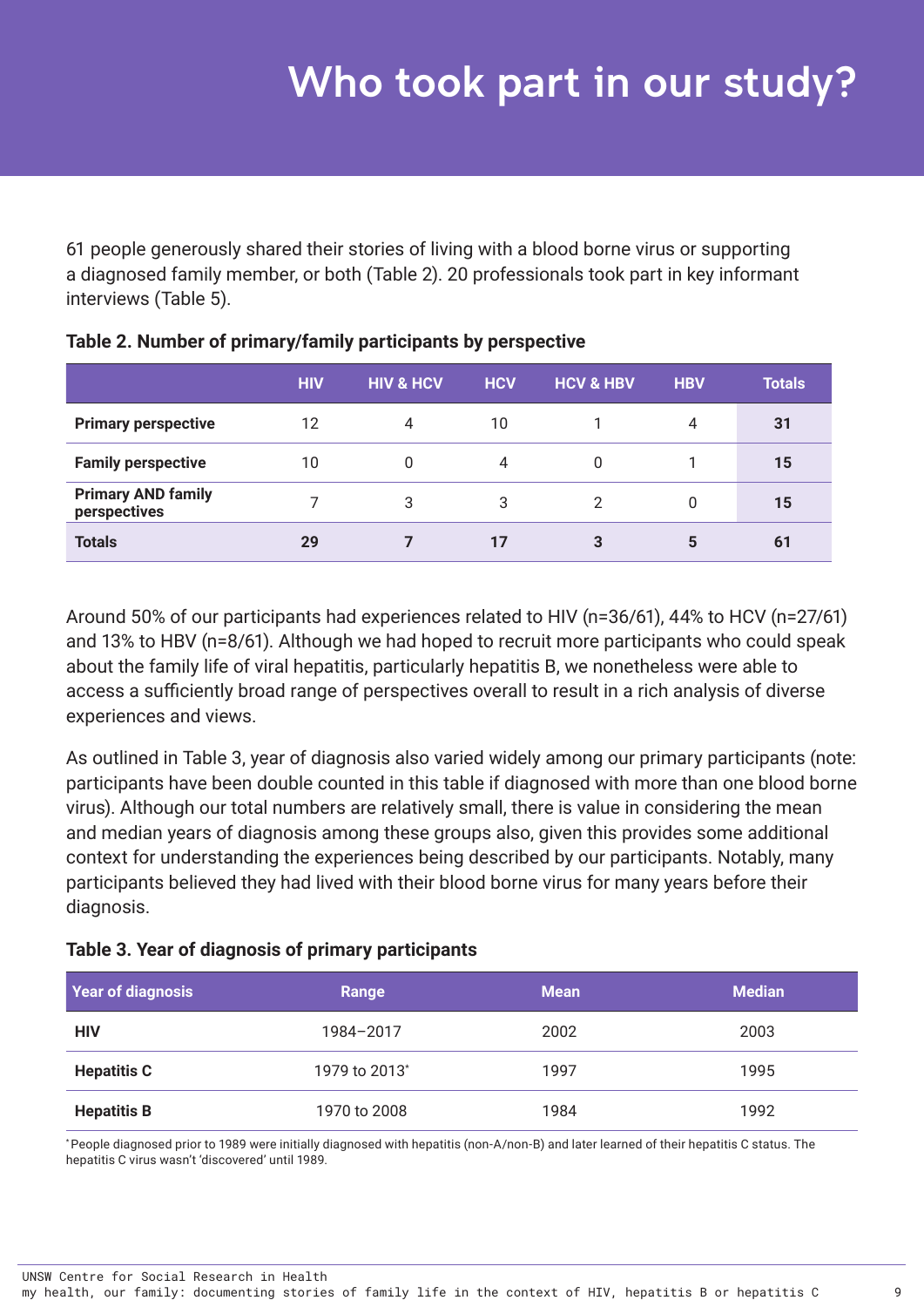Our participants reported diverse demographic profiles (see Table 4), particularly in terms of age, gender and sexual identity. The majority of participants (62%) were born in Australia (although there were no participants who identified as an Aboriginal or Torres Strait Islander person), and 38% were born overseas. Participants were mainly English speaking, but some spoke a language other than English at home. Although our location clearly reflected our focus on New South Wales, there was some diversity in the location of participants, spanning four states in total, and with 36% of the sample based in regional areas of Australia.

Family roles and relationships were also diverse. A selection of the ways in which families were defined and mapped in the primary interviews is captured in Figure 1. Among the family participants, their role in relationship to the person diagnosed with one or more blood borne viruses in their families was described as: mother (4), sister (4), male same-sex partner (4), male heterosexual partner (4), female heterosexual partner (4), daughter (4), father (1), step mother (1), step father (1), son (1), brother (1), and close friend (1).

|                                                                                                                    | <b>Number</b>  | % of total<br>$(n=61)$ |
|--------------------------------------------------------------------------------------------------------------------|----------------|------------------------|
| <b>Mode of interview</b>                                                                                           |                |                        |
| Face to face                                                                                                       | 27             | 44%                    |
| Remote (phone/computer)                                                                                            | 34             | 56%                    |
| Age (Range = $15 - 89$ )                                                                                           |                |                        |
| <b>Teens</b>                                                                                                       | 5              | 8%                     |
| 20s                                                                                                                | $\overline{4}$ | 6%                     |
| 30s                                                                                                                | 7              | 11%                    |
| 40s                                                                                                                | 9              | 15%                    |
| 50s                                                                                                                | 18             | 30%                    |
| 60s                                                                                                                | 12             | 20%                    |
| $70+$                                                                                                              | 6              | 10%                    |
| <b>Currently living</b>                                                                                            |                |                        |
| Metropolitan New South Wales                                                                                       | 27             | 44%                    |
| <b>Regional New South Wales</b>                                                                                    | 15             | 25%                    |
| Metropolitan Queensland                                                                                            | $\overline{4}$ | 6%                     |
| <b>Regional Queensland</b>                                                                                         | $\overline{4}$ | 6%                     |
| Metropolitan Victoria                                                                                              | $\overline{7}$ | 12%                    |
| Metropolitan South Australia                                                                                       | 1              | 2%                     |
| Regional South Australia                                                                                           | $\overline{2}$ | 3%                     |
| Regional Western Australia                                                                                         | 1              | 2%                     |
| <b>Gender identity</b>                                                                                             |                |                        |
| Woman (including two trans women)                                                                                  | 34             | 52%                    |
| Man                                                                                                                | 27             | 45%                    |
| Sexual identity (with gender, to make clear the range)                                                             |                |                        |
| Heterosexual woman                                                                                                 | 27             | 44%                    |
| Heterosexual man                                                                                                   | 15             | 25%                    |
| Gay man                                                                                                            | 10             | 16%                    |
| Lesbian/queer woman                                                                                                | $\overline{2}$ | 3%                     |
| <b>Bisexual man</b>                                                                                                | $\overline{2}$ | 3%                     |
| <b>Bisexual woman</b>                                                                                              | $\overline{2}$ | 3%                     |
| 'Trans' [note: although this is not a sexual identity, this was the term used by<br>these participants when asked] | $\overline{2}$ | 3%                     |
| Not provided                                                                                                       | 1              | 2%                     |

| Table 4. Demographic profile of primary/family participants |  |  |
|-------------------------------------------------------------|--|--|
|                                                             |  |  |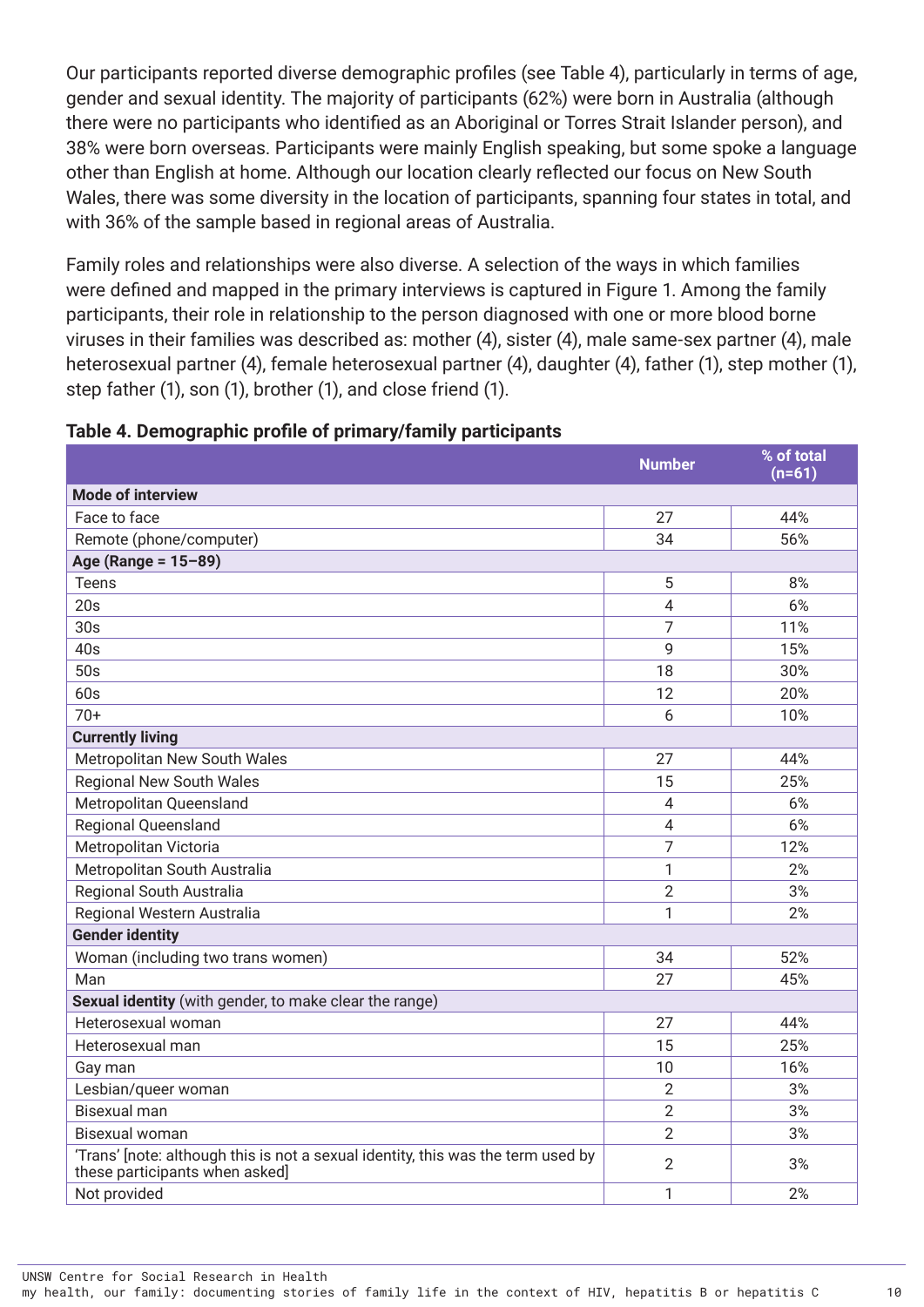<span id="page-15-0"></span>

| <b>Region of birth</b>                                |    |     |  |  |  |
|-------------------------------------------------------|----|-----|--|--|--|
| Australia                                             | 38 | 62% |  |  |  |
| Africa                                                |    | 12% |  |  |  |
| Other English-speaking nation                         | 5  | 8%  |  |  |  |
| Asia                                                  | 5  | 8%  |  |  |  |
| Europe                                                | 3  | 5%  |  |  |  |
| Not provided                                          | 3  | 5%  |  |  |  |
| Languages spoken                                      |    |     |  |  |  |
| English only (English-speaking background)            | 38 | 62% |  |  |  |
| 1-3 other languages (Non-English-speaking background) | 14 | 23% |  |  |  |
| 1-3 other languages (English-speaking background)     | 9  | 15% |  |  |  |

#### **Figure 1. Relationships participants defined as 'family'**



Key informants were recruited for their expertise and experience. Most were English-speaking and Australian born, but there was some diversity in cultural and language background, as well as age, and sexual diversity. Two thirds were women, and three quarters were based in New South Wales. Professional perspectives were fairly evenly distributed among sectors with more counselling/social work professionals than policy/research, health promotion/communication and medical/nursing professionals. There were equal numbers of government and nongovernment organisations represented, and although there was a slight weighting towards HIV as an area of expertise, all of the blood borne viruses were well represented.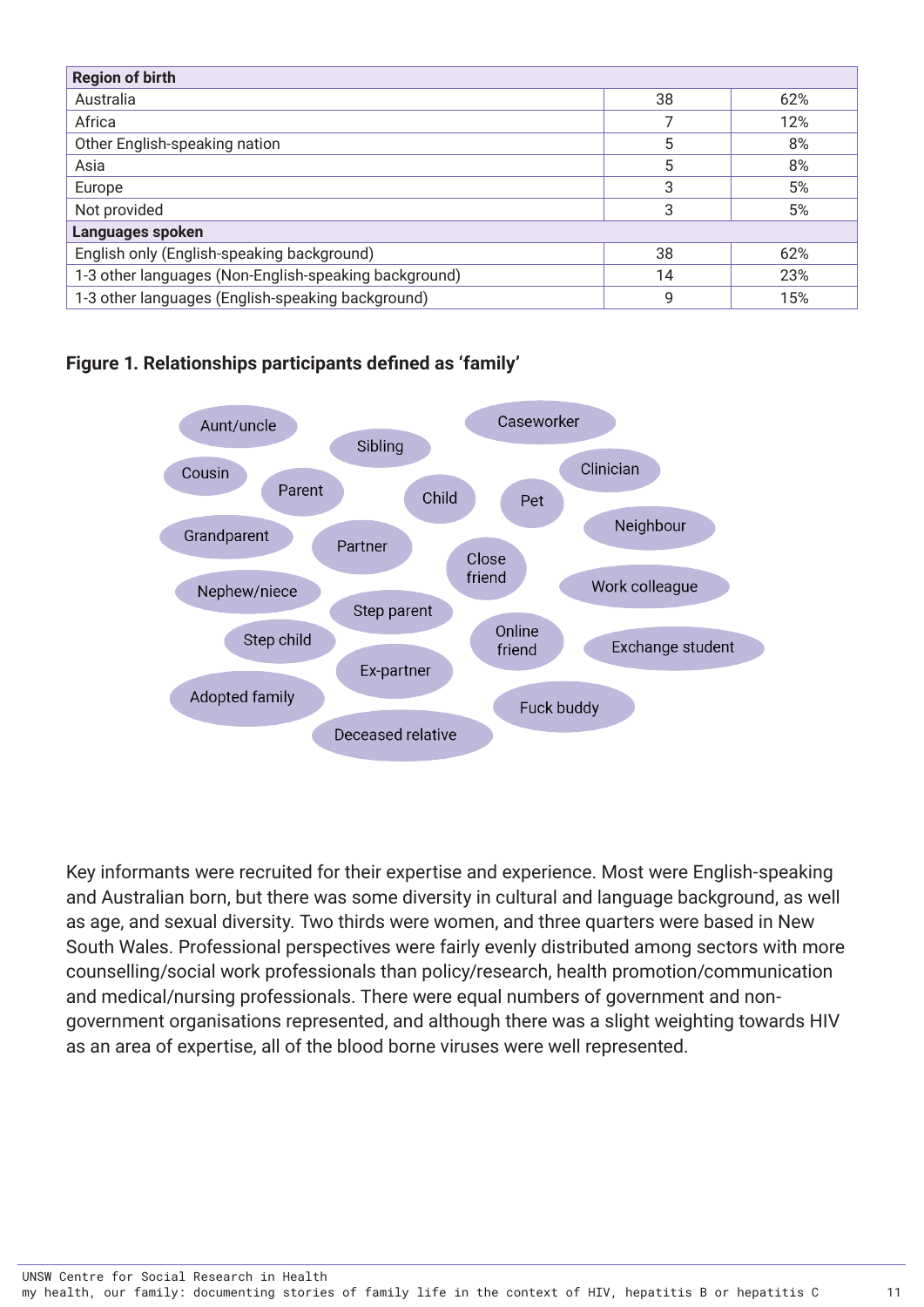#### **Table 5. Demographic and professional profile of key informant participants**

|                                          | <b>Number</b>  | % of total<br>$(n=20)$ |
|------------------------------------------|----------------|------------------------|
| <b>Mode of interview</b>                 |                |                        |
| Face to face                             | $\overline{2}$ | 10%                    |
| Remote (phone/computer)                  | 18             | 90%                    |
| Age (Range = $31-63$ )                   |                |                        |
| 30s                                      | 5              | 25%                    |
| 40s                                      | 3              | 15%                    |
| 50s                                      | 8              | 40%                    |
| 60s                                      | 3              | 15%                    |
| Not provided                             | 1              | 5%                     |
| <b>Organisation type</b>                 |                |                        |
| Government health service                | 7              | 35%                    |
| NGO community/family service             | 6              | 30%                    |
| NGO health promotion organisation        | $\overline{4}$ | 20%                    |
| Government health promotion organisation | 3              | 15%                    |
| Blood borne virus scope of expertise     |                |                        |
| All blood borne viruses                  | 6              | 30%                    |
| HIV only and/or HIV and sexual health    | 8              | 40%                    |
| HIV and HCV                              | $\overline{2}$ | 10%                    |
| HCV and HBV                              | 1              | 5%                     |
| HIV and HBV                              | 1              | 5%                     |
| HBV only                                 | 1              | 5%                     |
| Chronic health                           | 1              | 5%                     |
| <b>Professional role</b>                 |                |                        |
| Counselling/social work                  | 8              | 40%                    |
| Policy/research/administration           | 5              | 25%                    |
| Health promotion/communications          | 4              | 20%                    |
| Medical/nursing                          | 3              | 15%                    |
| <b>Professional jurisdiction</b>         |                |                        |
| <b>New South Wales</b>                   | 15             | 75%                    |
| South Australia                          | 3              | 15%                    |
| Victoria                                 | 1              | 5%                     |
| National                                 | 1              | 5%                     |
| <b>Gender identity</b>                   |                |                        |
| Woman                                    | 13             | 65%                    |
| Man                                      | 7              | 35%                    |
| <b>Sexual identity</b>                   |                |                        |
| Heterosexual                             | 9              | 45%                    |
| Gay man                                  | 4              | 20%                    |
| Lesbian/ gay woman                       | 3              | 15%                    |
| Queer                                    | 3              | 15%                    |
| Not provided                             | 1              | 5%                     |
| <b>Cultural identity</b>                 |                |                        |
| Anglo/English/Irish-Australian           | 14             | 70%                    |
| European/Middle Eastern/Indian           | 4              | 20%                    |
| Aboriginal                               | 1              | 5%                     |
| Not provided                             | 1              | 5%                     |
| <b>Highest qualification</b>             |                |                        |
| Postgraduate                             | 10             | 50%                    |
| Graduate                                 | $\overline{7}$ | 35%                    |
| Diploma                                  | $\mathbf{2}$   | 10%                    |
| High school                              | 1              | 5%                     |

UNSW Centre for Social Research in Health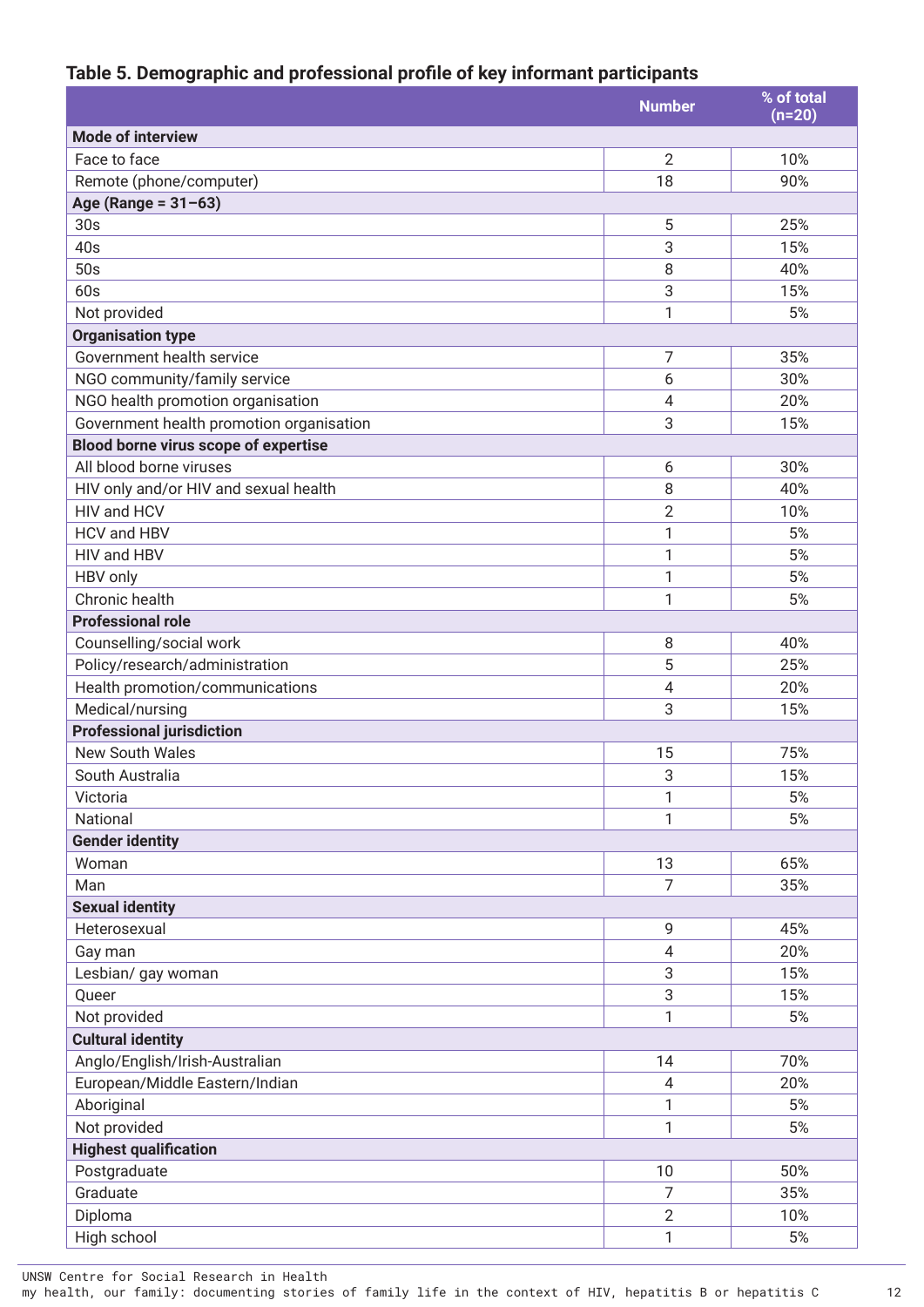## <span id="page-17-0"></span>What kinds of stories were told about families with mixed viral status?

In this report, we describe just a small selection of the stories we were told about how HIV, hepatitis B and hepatitis C figure in the everyday lives of affected Australian families, but we provide more in-depth analyses in our published papers. Please visit the study website for ongoing updates on our publications and presentations: [https://www.arts.unsw.edu.au/our](https://www.arts.unsw.edu.au/our-projects/my-health-our-family)[projects/my-health-our-family](https://www.arts.unsw.edu.au/our-projects/my-health-our-family)

The participants in our study described a wide range of meanings and impacts of serodiscordance in family life. One of the most striking findings was the diversity of family approaches to managing and living with mixed viral status. Contrary to stereotypical representations and often stigmatising assumptions about transmissible viral infections, families responded to the diagnosis in a range of ways. We review some of the key themes in these stories here.

### Disclosure to family

There were stories of shock, blame and rejection of the diagnosed family member, but also many stories of families rallying to provide emotional, practical or financial support and to find ways to get through the experience together.

**Sarah** (50s) was diagnosed with HIV in the 1990s, after acquiring the virus from a partner who was unaware that he was HIV positive. After her relationship ended, she decided she needed to tell her large and close-knit family:

I [told my parents] over the phone and I was sobbing, and I just said, "I need to tell you something and it's not good news. I've been diagnosed with HIV." […] within I think 24 hours, every sibling knew and had called me. My little brother said, "I've been on the Internet all night [...] And it's okay. You're on medication and that'll keep you well" ... And so they were all incredibly supportive and just saying, "We're all gonna chip in. And we'll pay for the removalist to get you [here]."

Sarah's HIV status was not a closely guarded secret; most of her extended family knew and she let her family disclose to others, because she felt they might need someone to talk to. The only rule was that they needed to tell her who knew. She used her HIV status as an educational tool to talk about safe sex with her many nephews and nieces.

Some families felt compelled to reach out and educate friends and acquaintances to try and destigmatise these viruses, while others circled the wagons and kept the diagnosis strictly secret, which sometimes had long term effects across multiple generations.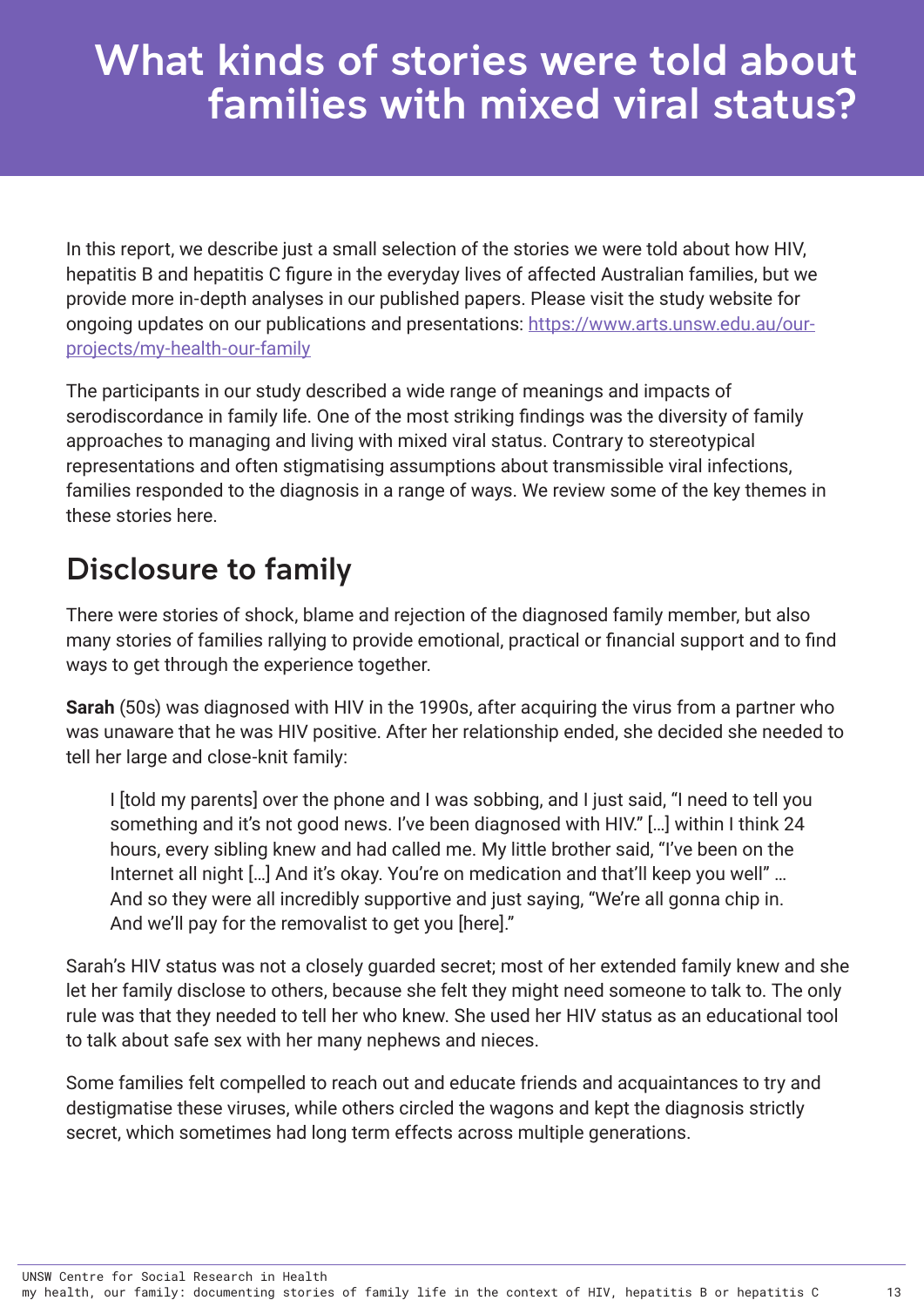<span id="page-18-0"></span>**Layla** (30s), for example, was diagnosed with hepatitis B as a child, after being brought to Australia from overseas for adoption. She was taught by her adoptive parents that her hepatitis B diagnosis had to remain a secret. This reinforced her strong sense of stigma, and she has remained fearful of disclosure throughout her life. She didn't want anyone else to know she had hepatitis B, because she didn't want this to define her:

[A]s a little kid they'd say, "You're not allowed to tell anybody. It's a really big secret." And that's kind of carried on to now […] it took me years to tell my boyfriend. I know it sounds terrible but, yeah, I just can't. I can't. The stigma, I guess. It's really bad.

At the time of interview, Layla was struggling with her recent decision to disclose her hepatitis B to her daughter, who had been immunised as a child (and was therefore not at risk of acquiring hepatitis B), but who had never been told about her mother's diagnosis. The quote also highlights a fear and vigilance around the potential failure of prevention interventions and risk of ongoing transmission within families:

I would have left it 'til she was 18. But that was [my boyfriend's] influence and I respect what he says. […] He worries that if something has gone wrong, 'cause nothing's guaranteed, that she's putting other people in danger as well as herself […] "She has a right to know about you and care about you [and] she's getting boyfriends! It's the responsible thing to do."

### Significance of family in the context of blood borne viruses

There was a general sense among both primary participants and family members that family had a 'right to know' about the diagnosis, that sharing this information was a 'given', not because of concerns about transmission risk, but because the diagnosis was regarded as family business: the welfare of one member being a matter for the whole family.

Family support was both desired and often expected when facing a crisis, so when support was not forthcoming, it was seen as hurtful and unforgivable. Disclosure did not always translate into family support, and we heard some heart-breaking stories of rejection, indifference, and betrayal. But we also heard many moving stories told by both diagnosed participants and family members of unquestioned, heartfelt support. These stories often included a 'we' voice, casting the diagnosis as a shared experience within the family, as something affecting everyone.

**Christopher** (50s) felt a strong sense that his HIV diagnosis was something he ought to share with all the people in his blended family. While some in the family were unsupportive, many key people in his family extended their care and support without question. He was surprised about that more positive response, because their reaction to his past disclosure that he was gay had been 'horrendous':

So I was a bit nervous about this, that particular day, coming out to them, and they were amazing. My [father] then immediately remembered when he'd been very ill when he was young and he'd been sent off by his parents to a sanatorium to recover. And so his reaction was, "Do we need to send you to a sanatorium?" Which is probably the nicest thing he could have said, in terms of, "Okay, what do we do to fix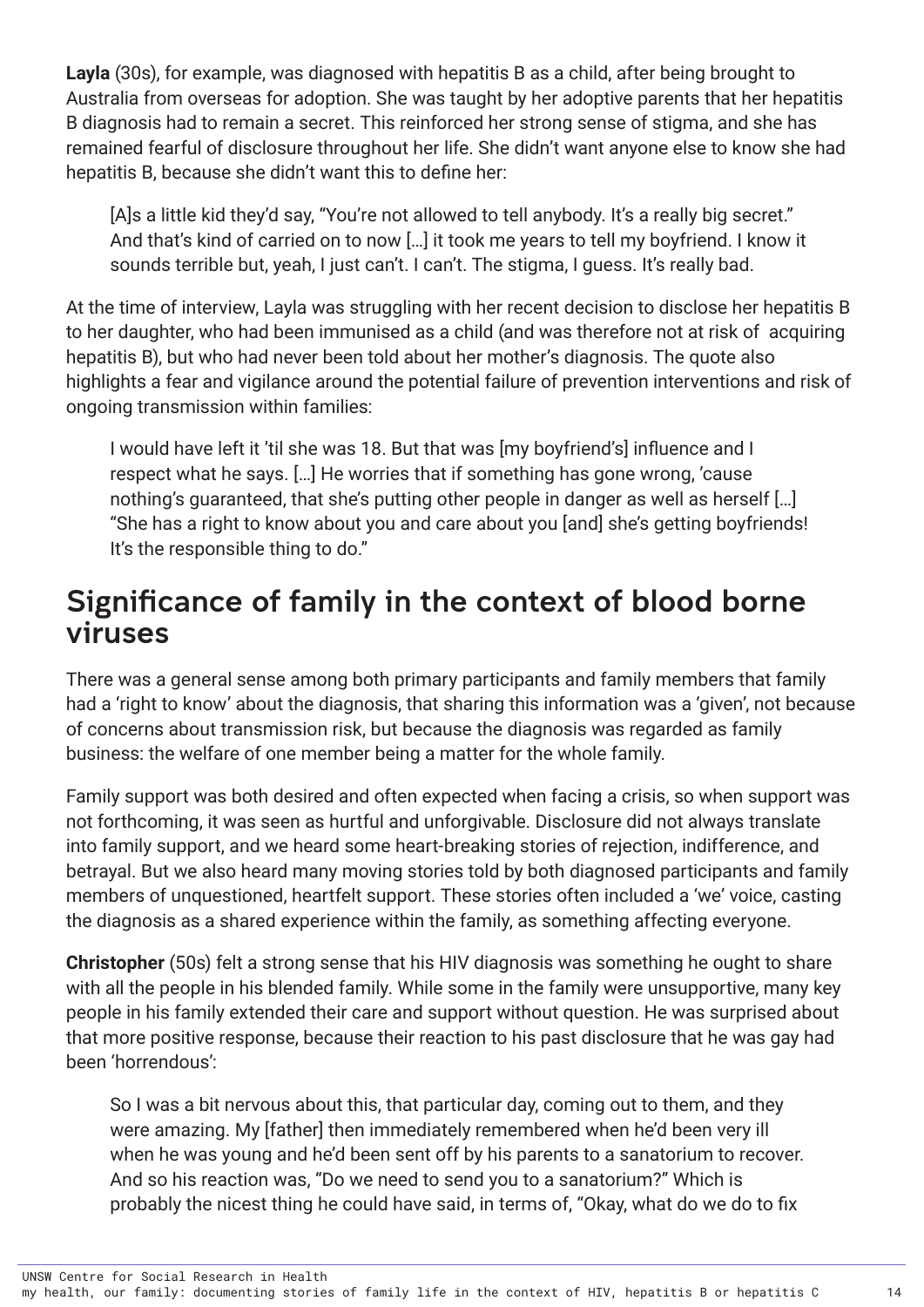<span id="page-19-0"></span>this?" And my step-mother then took it upon herself to find out as much as she could about the tests and the treatments … And we actually had a number of years where we were, we became very close. So it was nice, yeah.

**Barbara** (70s) said she was heartbroken when her son initially told her of his HIV diagnosis. She thought it meant that he would not live long. She then took the initiative to contact some HIV organisations and they sent her information about HIV, which put her mind at ease. At the time of interview, she said it didn't worry her at all. Her main priority was to love and support her son.

I thought it was a death sentence 'til I got more information about it and read-up on it all. Yeah … [His siblings] they're frightened of catching it and stuff like that. They didn't want to use the utensils or stuff like that that he used … It's not worried me any. I just get on with life. 'Cause I'm his mother. It's just I love my kids. I mean it's a mother's way of coping with this … Just to love them and let them know you love them, and be there if they need you.

**Linda** (50s) told her family not long after her dual diagnosis with hepatitis C and HIV. She then regretted it because the response she received was cold and uncaring. She felt very unsupported by her family, except for her sister whom she felt only gave a little bit of support. She explained that her family never talked about HIV or asked her anything about it or her health. She said that she could not turn to or rely on her family for any kind of support, and even though she considered herself very independent, she still felt quite hurt by that.

I didn't feel that I had any support from the family. And I'll never forgive them 'til the day I die … To me, if I'd had a kid back in that time and they were in a state, I would have walked across the desert, got them and said like, "You've got a year to live. Come home," you know. "We'll take you to the appointments. What does all this mean? We'll find out together," you know.

### Impact on family relationships

Some families spoke openly about the diagnosis and took an interest in information, while others emphasised the importance of carrying on as 'normal' and not giving the diagnosis undue attention.

**Daniel** (teens) was born with HIV and diagnosed when his family migrated to Australia. He is very close to his mother who also lives with HIV and to his older brother who does not. Daniel's brother was originally very worried his mother and brother would become ill and die, but once he was reassured that HIV could be managed, their family relationships became focused on living life as normally as possible.

And then my mum sat down with him and like explained to him that it's not actually the end. There's like treatment and stuff out there […] Like now we're like pretty much like closer than ever. He knows but he doesn't treat me like I'm sick or anything. Just he's like a normal brother. Like kind of, yeah, we still make fun of each other and that kind of stuff. So it's kind of good that he knew as well, yeah. […] It's just normal. It's like part of everyday life now..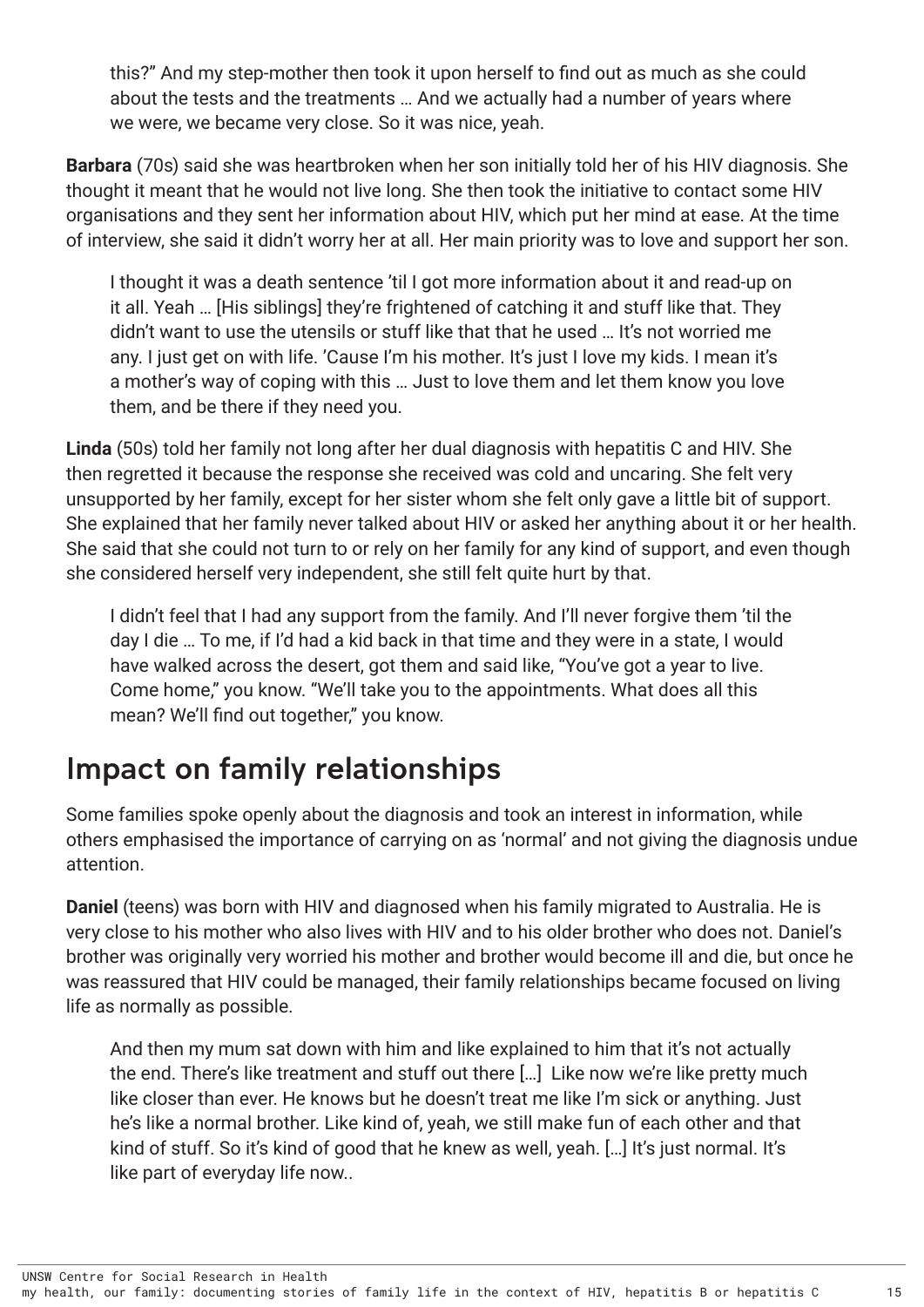Some families approached the diagnosis as a 'family affair', as a shared experience and joint responsibility, while others took a backseat and respected the privacy or self-care ability of their diagnosed family member.

**Helen** (50s) had been diagnosed with hepatitis C in the 1990s, when it was still relatively unknown in the community and treatment options were limited. But she was very unwell when diagnosed and so she decided to tell everyone she knew, including her whole family, as she felt they needed to understand what was happening.

My parents, I guess they were concerned about it but they really didn't say much [...] I'm sure they were worried but they didn't relay that worry to me […] Being very sick is, it's a really lonely thing to go through. You know, being really quite sick. And sort of, that process of actually facing your own mortality, because that's what I did […] to know that my family were in the corner like fighting for me was really important […] I have talked to enough people who have disclosed about it, who have had a really terrible experience. And, you know, they have had their family and friends kind of walk away from them. And that's an awful thing to have to live with.

While these responses were often shaped by existing family relationships and communication styles, the diagnosis also had the capacity to change previous family dynamics by bringing some families together in a new way, or even repair broken family connections.

**Sebastien** (50s) acquired hepatitis C through sharing injecting equipment when he was young, but he chose to avoid monitoring his liver function because he had given up drug use and was living a healthy, active life. He had disclosed his status to everyone except for his parents, because he was both concerned about transmitting the virus to others inadvertently, but also ashamed about what his middle-class parents would feel about his drug use history. However, when his health started to deteriorate, he felt he needed to tell his parents.

[I was] happy to tell people that, usually through the term of 'misspent youth', I'd contracted the disease [but] I really hated the thought of [my parents] finding out […] There was a shame to that […] right up to the point where I had to sit my mother down and tell her that I had health issues. [But she] was very caring, and mothering, and didn't fall apart at all, and just said, you know, "Why did you keep this from me?" So it was a very, very, very difficult time for both of us […] And she asked who have I told, and she then had to cope with the answer, "Everyone except you." […] Nobody likes things being public knowledge and not knowing about it. I explained that I was deeply ashamed of the lack of care I had taken in the body that she had given birth to and nurtured […] It was very, very sad but very bonding at the same time. And the honesty of it was, then allowed, you know, much better communication [… And now] Mum loves being involved […] she loved being brought in from the cold, I suppose.

**Nhu** (30s) told her parents when she was diagnosed with hepatitis B a few years after she had migrated to Australia. She said her Mum felt really guilty because she realised she had transmitted hepatitis B, but vaccinations were not available in Vietnam when Nuh was little. She believed that people didn't know much about hepatitis B back then.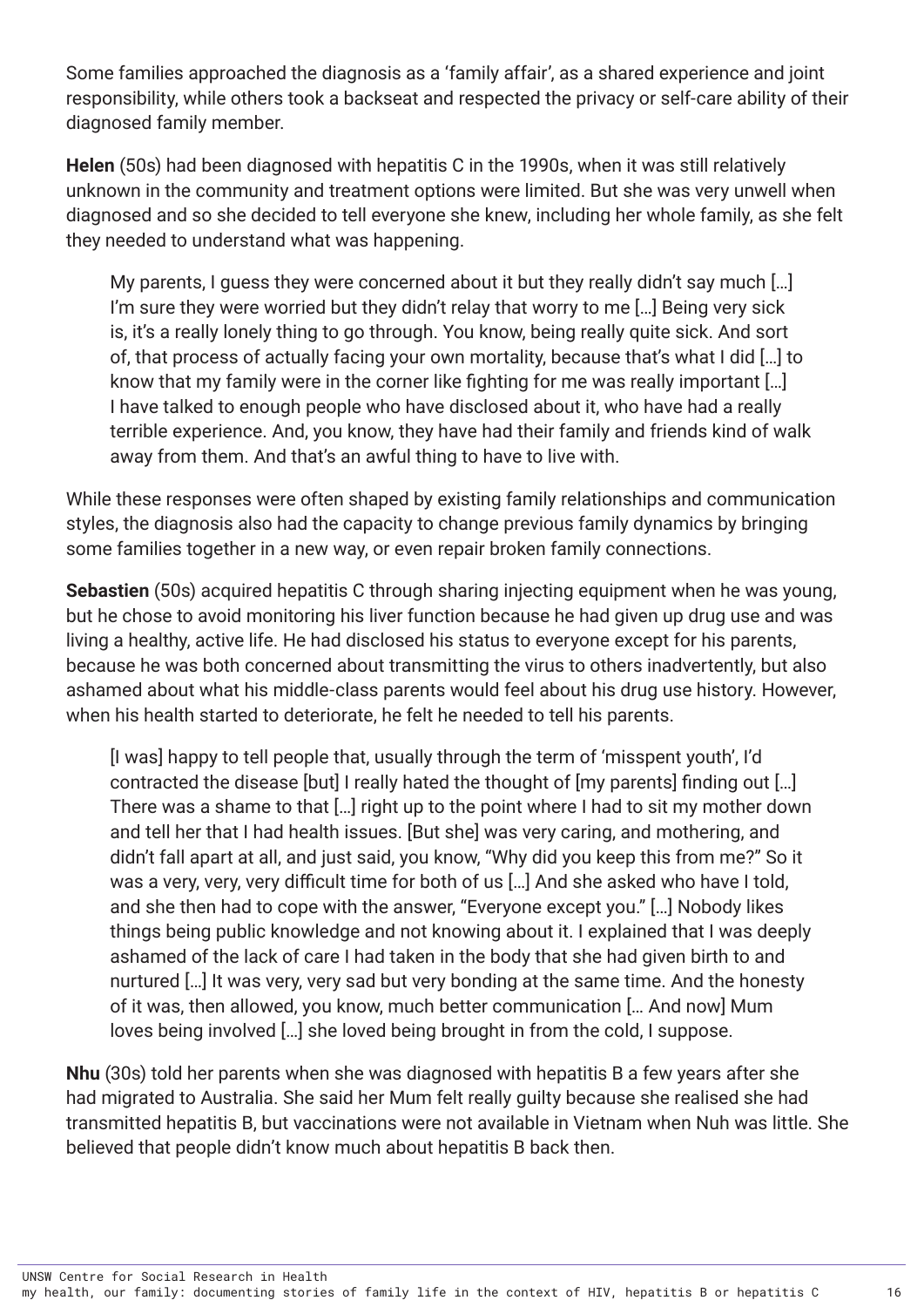I think [my Mum] blamed herself really badly because she knew that she had hep B. But I think she didn't think of … I don't know. She may not have been sure about the transmission from mother to child and so, when I was at primary school, so hepatitis vaccine was not, was not available when I was little ... By that time I didn't even know that she also has hep B. We never had that conversation in the family about it. [L]ike sometimes there are people like pretend to be expert by saying that like, "Oh, you know, your mum has hep B and then you must, you must have like, have it from your mum." I don't like it. That's really bad. I know there may be some possibility that I got that from my mum, but that's not the thing that I want people to discuss about. And even if it's for sure that I got that from my mum, I still don't want people to talk about that, because it's just like make her feel really bad. And that doesn't help ... [I] just don't like my mum to feel bad.

### Perceptions of risk

Despite significant advances in the treatment of blood borne viruses and the unlikely probability of transmission in casual, everyday interactions, fears about 'contagion' surfaced in some of our interviews. This occurred across cultural backgrounds and across all three viruses, and had a marked effect on diagnosed participants' sense of family belonging.

A few family members that had clung to outdated ideas around 'infectiousness' demonstrated their fear by suddenly treating their diagnosed family member in a new way, with wariness or, in some cases, with outright hostility. Such reactions did not always pivot on perceptions of transmission risk, but on being perceived as 'the sort of person' who engages in socially stigmatised practices that can lead to acquisition of a blood borne virus.

In contrast, in many interviews, transmission risk was not raised as a family concern and was even sometimes dismissed as a valid consideration when making sense of their experiences of mixed viral status. They responded to news about the diagnosis with empathy rather than fears about risk. Their overwhelming concern was the health and survival of their diagnosed family member, not their own potential exposure to acquisition. Narratives of love, solidarity and science were prioritised and mobilised to counter notions of risk.

**Lauren** (20s) encountered both responses. When she was diagnosed with HIV two years ago, she disclosed her status to her family. She received 'amazing' support from her grandmother, but her older brother reacted very differently.

His reaction to it was to tell me I'm a slut. And to tell me not to share food with my niece and nephew, because he doesn't want me to give [HIV] to my niece and nephew … He had no clue. He just assumed any kind of bodily fluid, including saliva [was infectious]. When I tried to explain it, he just got narky [irritated] with me and didn't speak to me for nearly three months … Even now I only speak to him kind of very occasional … And he's never apologised for what he said, and that's what causes the biggest issue. But he never admitted he was wrong.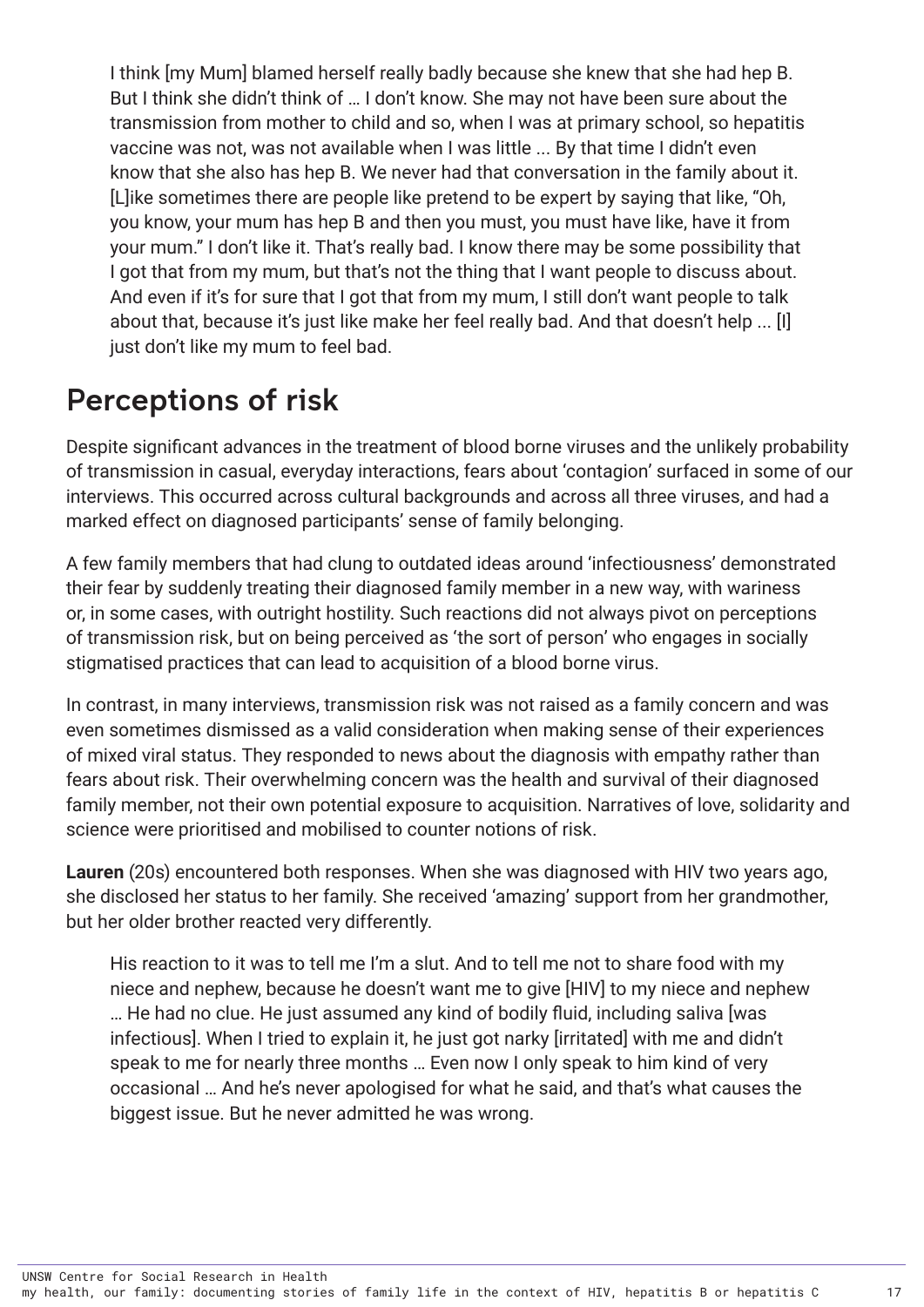<span id="page-22-0"></span>When **Hannah** (40s) disclosed her hep C diagnosis to her family, they were very accepting and loving, which was not what she had expected. Though they raised some questions about transmission risk (which were quickly put to rest), they never treated her any differently. They provided emotional and practical support while she was on treatment (previous treatments available pre 2016), especially her Dad, but made no fuss about it.

And they were just wonderful … I guess people can have dramatic reactions when they, well, I'm assuming, I suppose when they feel that they may have been exposed or when they're fearful and don't understand what the transmission risks might be. So, in particular, I was concerned about talking with my brother-in-law, who I thought would have reacted strongly about possibly exposing his two kids to hep C, because I hadn't told them before. But he was just wonderful … And he said, "Oh Hannah, I'm really sorry to hear that." He said, "Well, as a family, we'll get through everything together." Was just the best […] Like all of that stuff of being infectious is so internalised. It goes a long way when family members don't take on that infectious kind of, I guess, propaganda that's out there.

**Jessica** (50s) said that when her sister was diagnosed with HIV, the family set about informing themselves. Although the family were devastated, their main concern was the health and wellbeing of their loved one.

Oh, it was just, it was an education for all of us in understanding, you know, sort of what it meant to all of us, you know, understanding the disease, you know, how it can be contracted and, you know, that, you know, it's not possible for, if, you know, you're touching somebody. You can still hug them. You can still kiss them and, you know, still be okay" […] It doesn't faze any of us. We treat [Sarah] the same way that we treat everybody. It's no different. None at all.

Migration could complicate the issue of risk and create separate risk contexts across family networks in different parts of the world. The risk of transmitting hepatitis B was not an issue for **Aisha** (20s) and her family in Australia. Her husband had cleared hepatitis B and was now immune, and her two children had been vaccinated. So even though they were a family with mixed viral status, prevention strategies were not needed. But things were different in relation to Aisha's family (biological mother and siblings) back in her country of origin, where health services access, including for people with hepatitis B, are limited:

Like I worry about going back home because I don't know what that would mean where the majority of people are not vaccinated. So then I'm scared or if something happens I'm gonna pass it onto them. What does it mean? … So I haven't seen my mum and my family for 16 years. It's fucked-up, yep.

### Key informant perspectives

The key informants we interviewed had a broad view of what constitutes 'family', a view that was generally shared by the organisations or services they worked for. Family, from their perspective, should always be self-defined: "Whatever a person regards as their family, is their family" (KI 13). This perception was largely informed by their extensive experiences of working with diverse populations in the fields of blood borne viruses.

UNSW Centre for Social Research in Health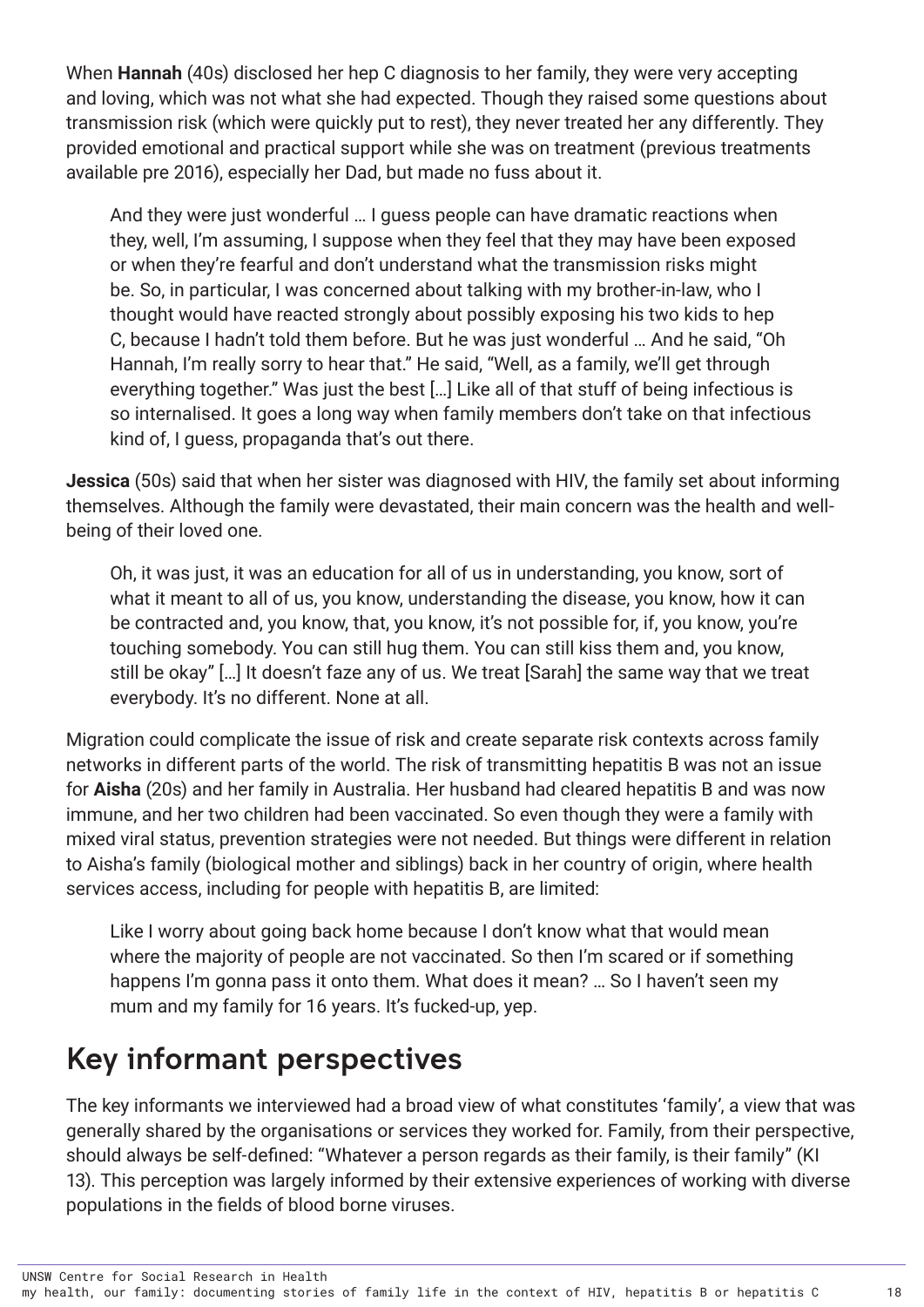The concept of family is such a broad term … [It] could include partners, siblings or it could also include extended family, especially for families who have strong connections to other cultural backgrounds where family is not just the nuclear family in relation to an Anglo-Saxon cultural sense. The family can include grandparents and cousins, and aunties and uncles … The concept of family [is] around who is around you to support you and who you feel connected with and your sense of belonging … It could also mean family in the sense of family that you've come to live with, or [who] have taken over your care for other reasons … There's lots of definitions and layers of families (KI 2).

There was broad consensus among key informants that relationships and a sense of belonging matter deeply to all humans. Families were seen as especially significant in terms of people's experiences of being diagnosed with a blood borne virus and how well they live with that blood borne virus: "Family support can make or break a person in their journey coming to terms with their blood borne virus" (KI 3).

These participants shared many heartening stories of families they had encountered through their work who provided genuine support, care and love to a diagnosed family member: "It's always a really powerful thing when you see it" (KI 19). But they also emphasised that family relationships can be complicated by the lack of mainstream knowledge, or different cultural or religious beliefs, about blood borne viruses, or about sex and drugs, and by a critical lack of services and support for family members themselves.

We know as professionals … that 99.9 per cent of the cases now, with all three of the viruses, are gonna live long-term and be well-controlled, or cured if it's hepatitis C. But families don't understand that. The message isn't out there. Nobody ever talks about it. You never see this in magazines. You don't see it on billboards … Even if they're in a really loving family, they still don't feel they can trust their family not to judge them. You know, it's incredibly, incredibly sad, that it can instantly change relationships. And it can do that, a diagnosis. So, there are many problems for families around that […] It's that fear around a diagnosis. It's that belief in a whole load of myths and legends around, you know, how it is transmitted. So, what causes the problem is the lack of knowledge. And because we're not allowed to talk about all of this stuff, you know, because it involves either sex or drugs, it's just so hard (KI 8).

I think for a lot of people from other cultures, if you lose your family, you really are alone within your community … They just go into exile from their communities and their families in order to avoid their HIV status ever being found out. So, it's a massive loss, often in a way that is hard to really understand sometimes (KI 13).

Many key informants struggled with the disconnect between two realities. On the one hand, key informants saw the importance of families as 'health brokers' (KI 4). On the other hand, key informants explained that they did not have the time, resources, funding or policy framework to include family members in their work, to build family's capacity and resilience, or to equip diagnosed people to navigate family dynamics and have helpful conversations: "I wish we could do it more" (KI 1).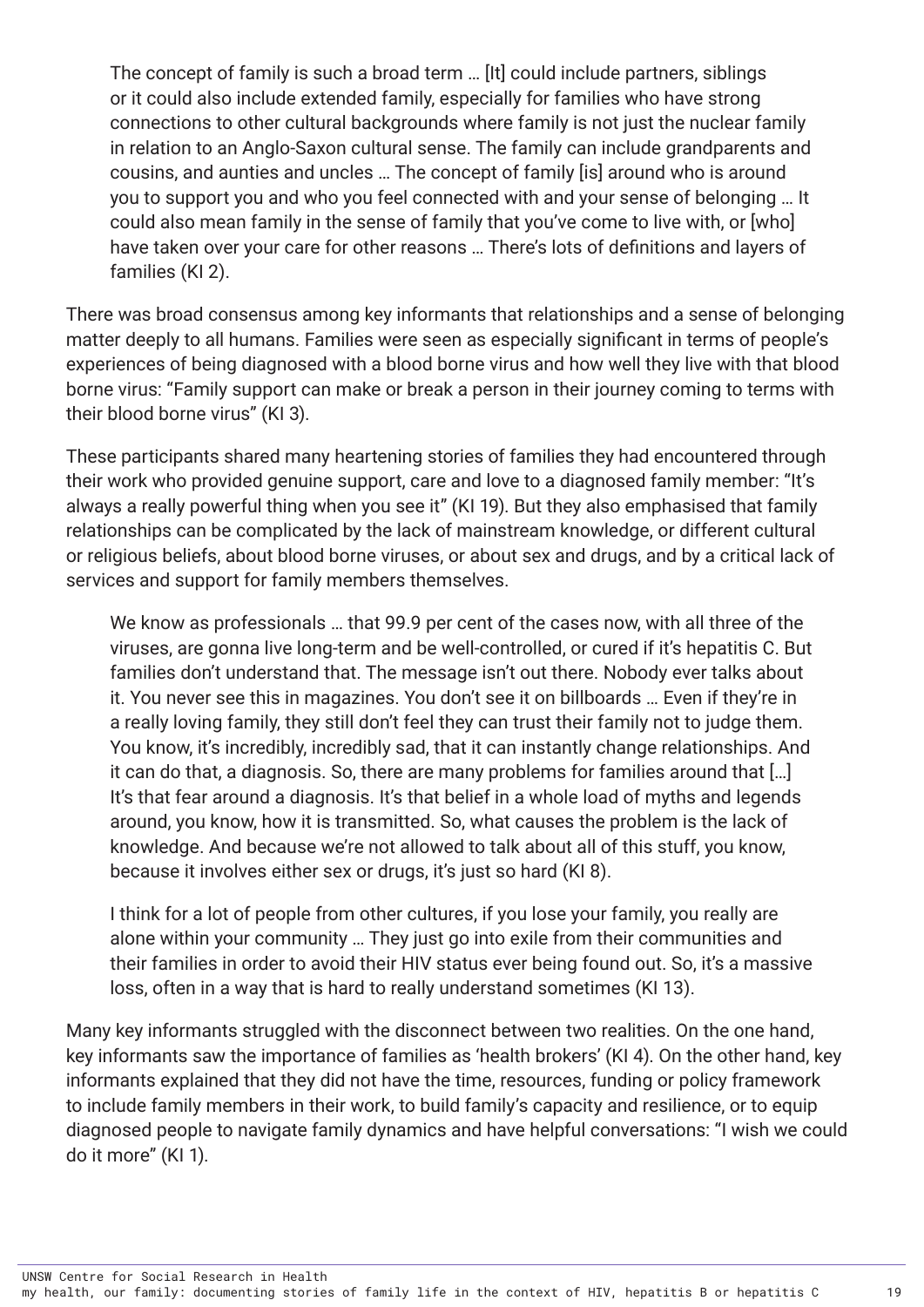I think, you know, there's not a lot of support. That's one of the things that comes out, that family members say to us. You know, they sometimes feel like they need support, but there's not really [any] specific services for [them], where they feel like they can go and where someone is knowledgeable about [blood borne viruses], but can also support. 'Cause there's no specific services for families or for partners (KI 9).

I would agree that the support needs of family members are not adequately resourced or addressed … I do think some of the services we already have would be perfectly adequate for that purpose. They're not currently doing that work and there's not really any movement towards enabling them to do that work (KI 5).

Those who worked in services or organisations that had the ability to include families in some way emphasised the importance and benefits of family involvement.

It's really important to try and keep that family unit together. It's really important to the person living with [a blood borne virus], but it's just as important to the person who isn't living with a blood borne virus. And to try to feel that we've helped them to understand what the virus is about, what it's like for the person living with [it], and to reduce their fear and their panic around that means that they will be better mentors to other family members potentially, to provide better support and care for that person living with [the blood borne virus] (KI 8).

Participants were also keenly aware of the complexities of family relationships in the context of blood borne viruses, especially if the diagnosis is compounded by existing challenges or stigmatised dynamics in the family, such as incarceration, sexuality, drug use, mental health issues, domestic violence, housing instability, migration, and intergenerational trauma.

There is a real opportunity there, from a resourcing perspective, for families. Like, you know, the [blood borne virus] is gonna be managed. It's the other stuff they're gonna need help with, if it's someone diagnosed today … I mean, [a blood borne virus] is just one of the issues they're trying to deal with … there's usually a whole burden of stuff that then becomes issues for them to deal with as well, at the same time, which for many families, I think, is just simply overwhelming. There's no resource of health promotion or, you know, material that can prepare you to deal with that stuff (KI 15).

A common theme among the key informants was the need for more widely accessible and culturally resonant education about the contemporary biomedical realities of blood borne viruses, such as DAAs for hepatitis C and undetectable viral load for HIV: "Certainly, in the broader community, I think the information hasn't caught up with the reality" (KI 3).

This is just a brief snapshot of some of the most salient themes that emerged in the key informant interviews. We cover these and other important issues and perspectives in more detail in forthcoming publications.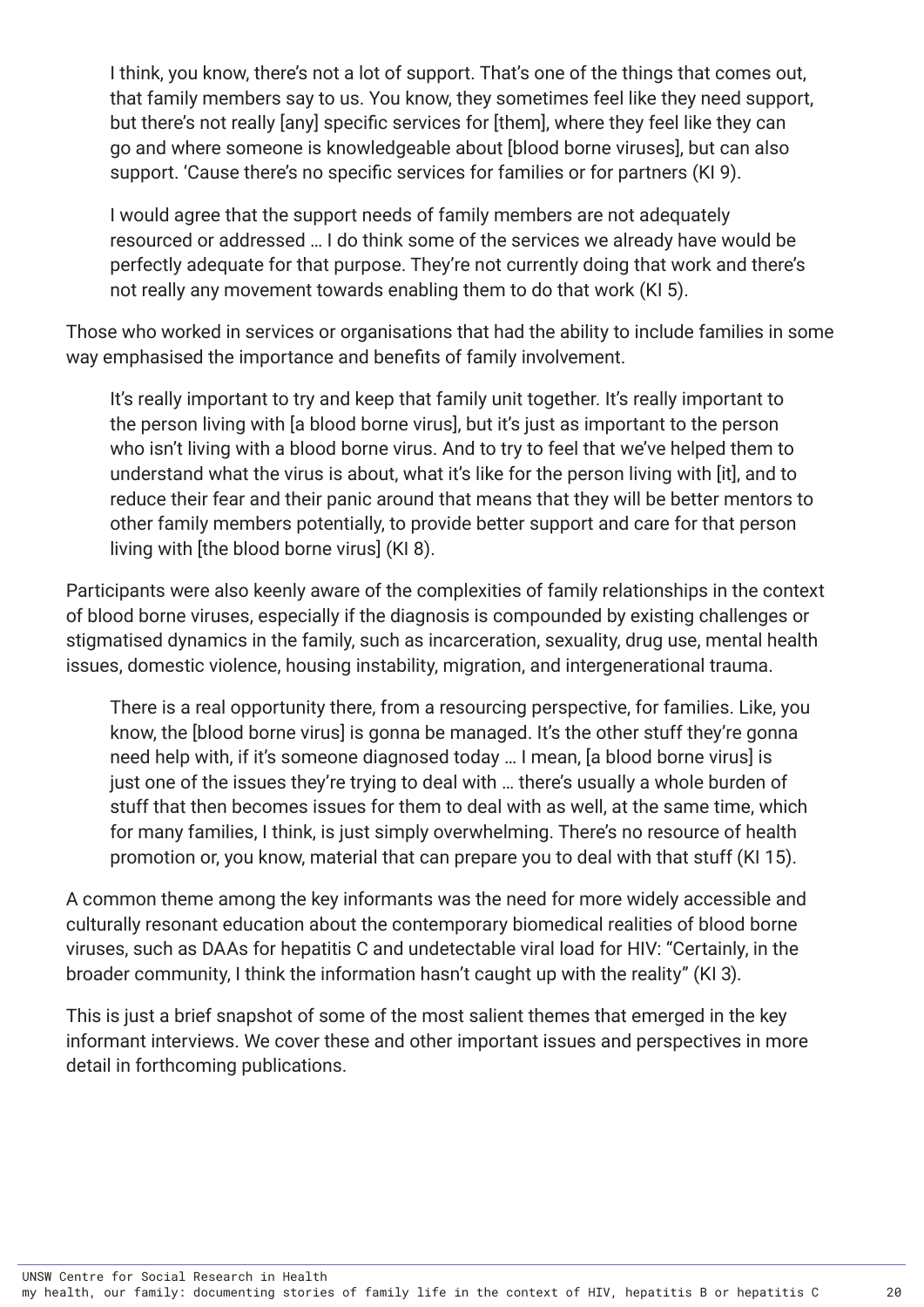## <span id="page-25-0"></span>What have we learned about the experience of serodiscordance in family life?

A range of in-depth analyses are in development, exploring such topics as: disclosure, communication agreements, advice for other families of mixed viral status, intersections between family mobility, migration and blood borne viruses, and professional perspectives on families affected by blood borne viruses, including on issues of confidentiality, stigma, cultural diversity and migration, and perceived similarities and differences across the three viruses.

We have also published articles on the following key findings, each of which is summarised briefly here:

### Serodiscordance becomes embodied and embedded within family relationships

Even though people living with HIV and viral hepatitis are in mixed-status relationships not just with intimate partners, but with other family members too, the existing literature includes little about the wider world of significant relationships in the lives of those with blood borne viruses.

In medical science, HIV and viral hepatitis are conceptualised as pathogens confined within individual bodies, until transmitted to other bodies. The body's connection to other bodies only becomes relevant in relation to risk, real or imagined. In this article we provide an alternative perspective to these individualising tendencies in medical science, and a more inclusive analysis of serodiscordance than the literature's focus on transmission risk in couples.

Today's biomedical treatments mean that people living with hepatitis C can now clear the virus, while people living with hepatitis B and HIV can live relatively normal lives, and keep their status private, if that is what they prefer. And yet our study clearly shows that these infections continue to be experienced and negotiated through embodied connections to significant others, made meaningful through culturally situated understandings and expectations regarding kinship, affinity, love, shared history and family obligations.

We illustrate how this relationality is manifested in multiple ways, focusing on several prominent themes: disclosure of diagnosis to family; illness as a 'family affair'; 'being a body for other bodies'; the impact of a diagnosis on families in social, emotional, financial and generational ways; and the capacity of a diagnosis to create divisions and distance within families, but also to bring families together and strengthen their connection. Families could play a powerful role in social marketing campaigns to de-stigmatise blood borne viruses by highlighting that these viruses are located and lived within everyday relational contexts.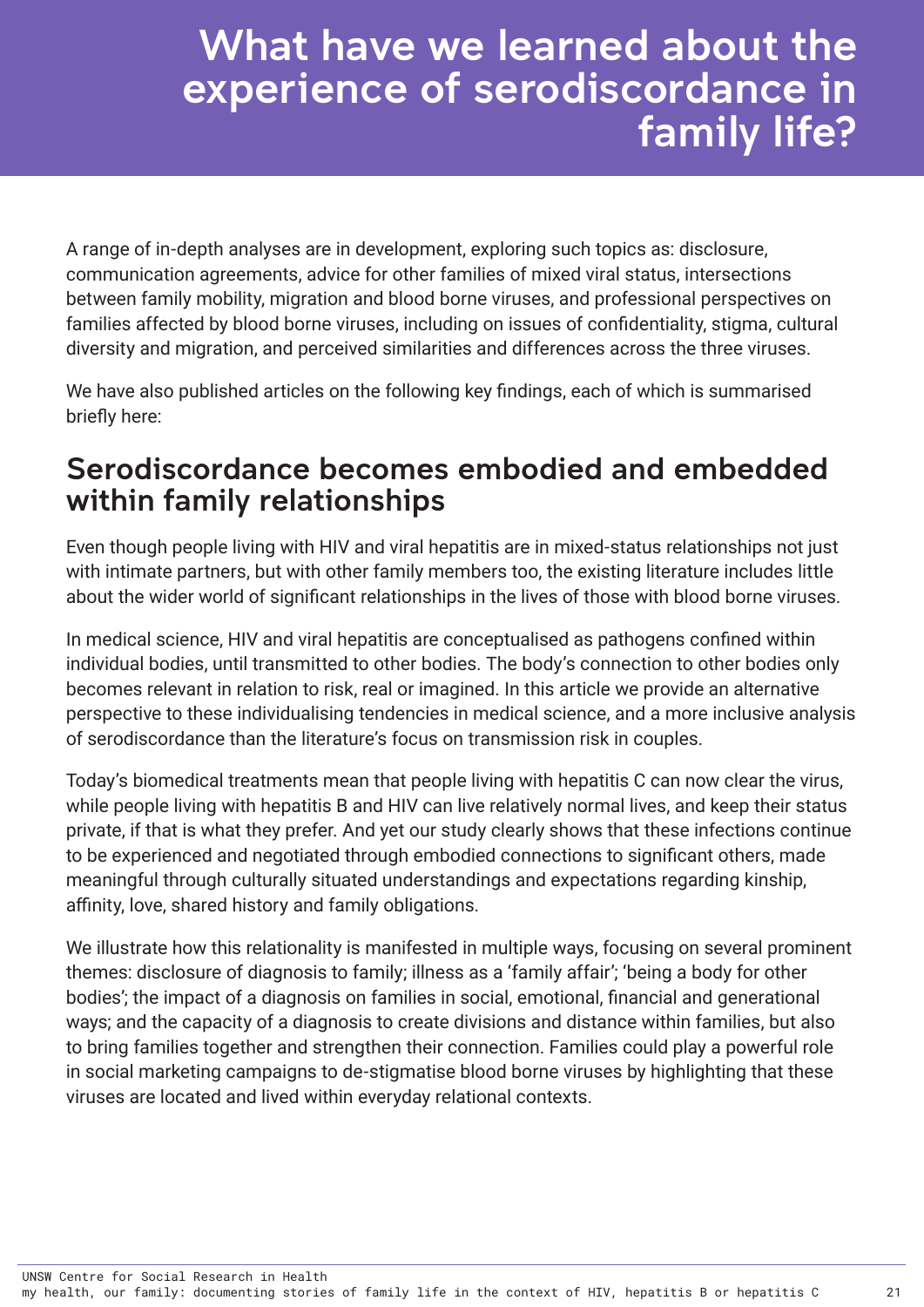<span id="page-26-0"></span>Even in the current biomedical era, viral infections are experienced and lived through webs of affective relations; the very fabric that constitutes and animates our embodied existence [...] [To] "flesh out" this larger world of connections and their significance in the context of serodiscordance, we invoke the phenomenological concepts of embodiment and intercorporeality [which] provide us with a critical tool to extract viral infections from their solitary molecular habitat in science, as well as from the risk paradigm in public health, and to re-locate and reembody them within the relational worlds that infuse these infections with meaning and shape the lives of those affected. In doing so, we seek to "normalise" stigmatised blood borne viruses, in the sense of emphasising their embeddedness in everyday relationships and lifeworlds, but also to draw much needed attention to the impacts on family members and their potential support needs. [pp1–2]

**The embodied relationality of blood borne viruses: How families matter in the context of a stigmatised viral infection:** <https://doi.org/10.1016/j.socscimed.2019.112620>

### Families with mixed viral status can be mapped through both spoken and visual methods

We explored how visual methodologies can contribute to our understanding of mixed viral status as this is experienced in families, especially for those affected by blood borne viruses that have long been characterised by cultural fears and social shame. Mapping 'family' at the start of interviews with people living with one or more blood borne viruses was a technique that enabled participants to visually represent the social practices and relationships that enact families, and in doing so, revealed to us how the meanings around 'family' itself are negotiated through the stories told about them.

As the interviews unfolded, the depiction of family was delineated, negotiated and justified by the specific conditions of each research encounter, and this process often continued throughout the duration of the interview as research participants added people on the diagram in response to the unfolding narrative they were producing. The benefits of a mapping exercise were in the co-construction, rather than static representation, of family.

We found that this exercise also provided the space for exploring other familial themes that were related to the broader implications of mixed viral status, such as the perception or experiences of stigma, the movement of family corresponding to states of knowledge about the diagnosis, and explanations of giving or receiving support. Therefore, serodiscordance becomes a part of the stories people tell about their family, including how they manage the experience of having a different blood borne virus status amid their more everyday interactions.

Paying attention to how stories of living with mixed blood borne viral status are told is equally important, especially through the spatialising metaphors of closeness and distance. The use of visual tactics for representing families works to reveal how the meanings rely upon particular representational codes, and require the engagement of particular audiences, in order to make the specific configurations of family legible.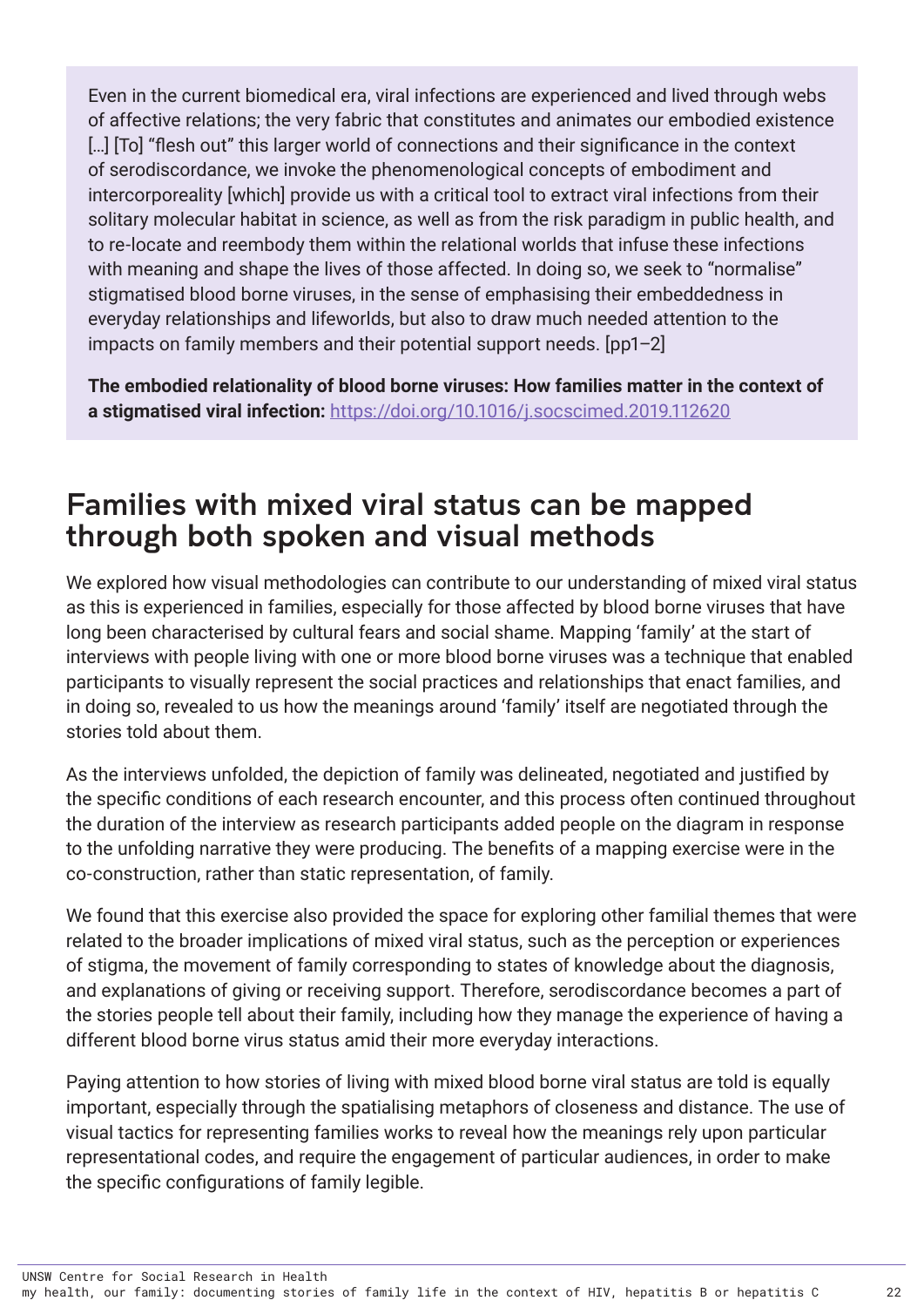<span id="page-27-0"></span>In the context of stigmatized transmissible infections, family relations can represent "the strange spatiality of intimacy" (Maclaren, 2014) that moves between proximity and distance, support or disengagement, even extending to claims of family or not-family, as they navigate the emotional, practical, and geographical terrain of living with mixed infection status […] What counts as family oscillates as people negotiate and re-negotiate relationality in response to changing circumstances of living with serodiscordance. The intertwining of narratives of family life with their spatializing representations demonstrates that while serodiscordance can be felt as intensely personal at times, it is always necessarily relational. [pp 802–3]

**Mapping experiences of serodiscordance: using visual methodologies to construct relationality in families living with or affected by stigmatised infectious disease:** [https://](https://doi.org/10.1177/1049732319890304) [doi.org/10.1177/1049732319890304](https://doi.org/10.1177/1049732319890304)

### Experiences of serodiscordance in families is shaped by social stigma as well as sociocultural understandings of risk

Notwithstanding their differences, blood borne infections also share important characteristics that set them apart socially from many other health conditions. Foremost are their transmissibility and potential for acquisition and, crucially, the social stigmatisation of those who are diagnosed with them. It is these shared aspects that frame our exploratory study and our analysis in this article, with the aim of generating new insights into the relational dynamics of 'risk' in families with mixed viral status.

Anthropologist Mary Douglas argued that perceptions of risk are shaped by deep-rooted cultural and existential ideas around disease and danger, pollution and contagion, which are mobilised to contain perceived threats by creating boundaries against 'outsiders', by marking out their 'difference' and by assigning blame. In short, the concept of risk performs a powerful social role.

Throughout the history of HIV and viral hepatitis, 'risk' has been at the core of both expert and popular perceptions of these blood borne viruses. Expert understandings of risk have changed considerably over time as medical science and treatments have advanced, but mainstream understandings continue to lag behind.

Our study found that families responded to a diagnosis in a variety of ways. They made sense of their situation by drawing from an array of cultural systems of meaning, expert knowledge, norms and values, as well as personal experiences, emotions and priorities. Responses by some migrant families were also shaped by the cultural understandings of blood borne viruses that they had brought with them from their countries of origin.

Despite significant advances in the treatment of blood borne viruses and the negligible risk of transmission in casual, everyday interactions, a few family members clung to outmoded ideas around 'infectiousness' and risk, and expressed their fear by treating their diagnosed family member in a different way. However, many families were completely unconcerned about risk,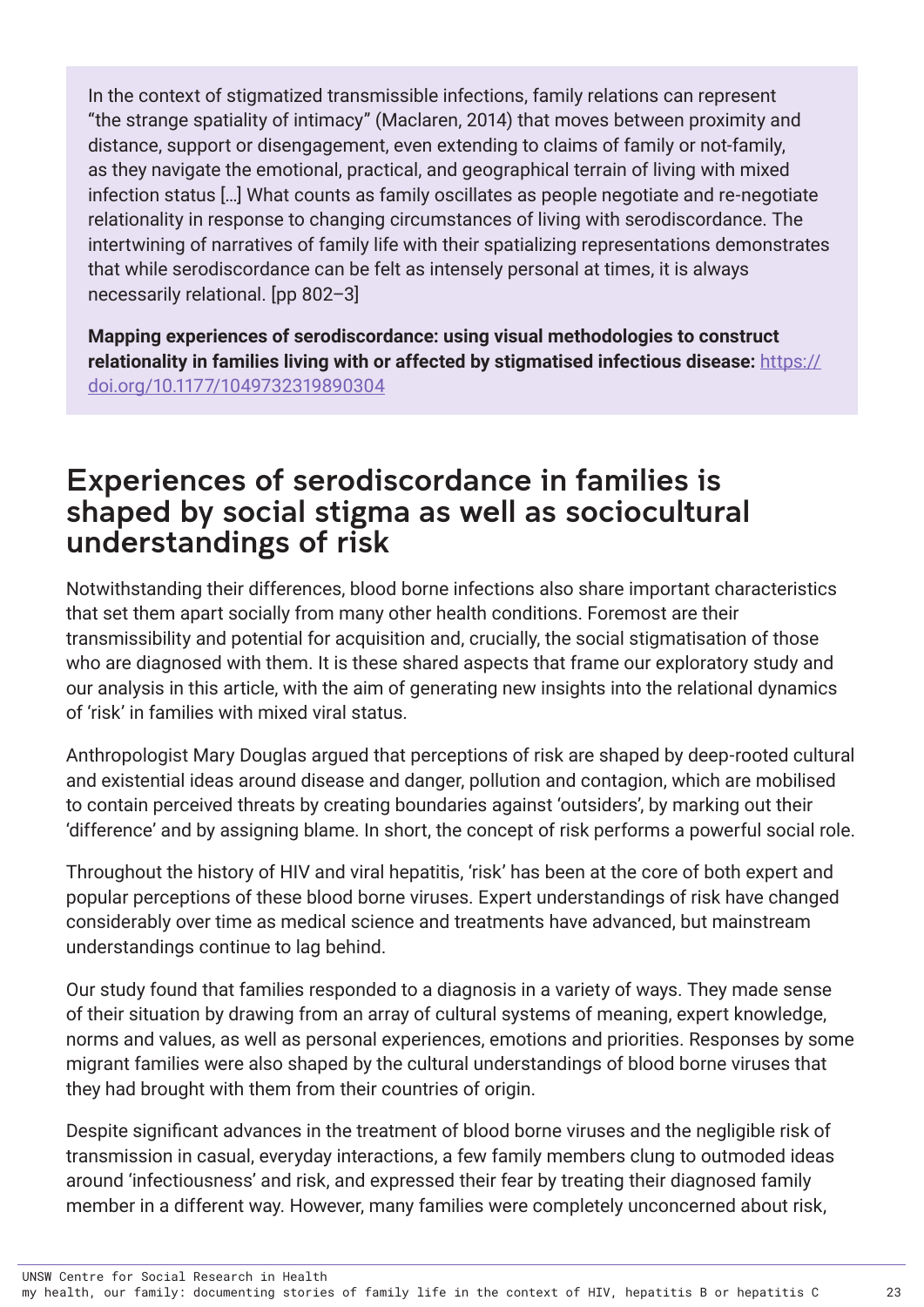<span id="page-28-0"></span>either because they understood the science, or because they prioritised love, support and solidarity, or both.

Perceptions of risk in relation to HIV and viral hepatitis are understood through persistent conditions of stigma […] But not predictably so; the potential risk of these viruses including their stigma—is assessed and navigated through relational histories, love and loyalty, medical science, and other cultural and emotional meaning systems that help families make sense of the virus in their midst and manage its impact on their lifeworld and connection. We have shown how the 'doing' of risk within families could be constitutive of difference, unsettling the family connection or deepening existing fault lines. Conversely, and more commonly, the 'undoing' of risk enabled the preservation of the family bond by rejecting difference and reframing risk as an external threat to the family in the form of stigma.

**Understanding 'risk' in families living with mixed blood borne viral infection status: The doing and undoing of 'difference':** <https://doi.org/10.1177/1363459320946469>

### Families with mixed viral status reveal both the value and the risk of telling your story openly

It is important for some families to tell their stories, and many benefit from doing so.

Better information on the experiences of families could change the unsupportive social, policy and legal environment for people affected by blood borne viruses if these stories could be shared openly, but there remain many risks to the safety and wellbeing of those who share biographical narratives openly.

The 'lived experience' of families is increasingly visible in policy and political documents, but this doesn't always happen in the interests of families. In many instances, family stories are used in the service of government agencies or service providers.

Our ongoing responsibilities as researchers are to represent the stories of our participants as they choose to tell them, and to frame their stories with analysis that contextualizes their accounts and deepens our understanding. One of our concerns is that these responsibilities are not shared by others who tell the stories of vulnerable people in public forums. Research is always imperfect and incomplete, but it affords certain protections, not least through its constraints: Researchers are always limited in the claims that they can make, especially when it comes to the "real lives" of research participants. The use of biographical narratives in policy is generally not framed by the same constraints. [p13]

**Experience as evidence: the prospects for biographical narratives in drug policy:** [https://](https://doi.org/10.1177/0091450920916244) [doi.org/10.1177/0091450920916244](https://doi.org/10.1177/0091450920916244)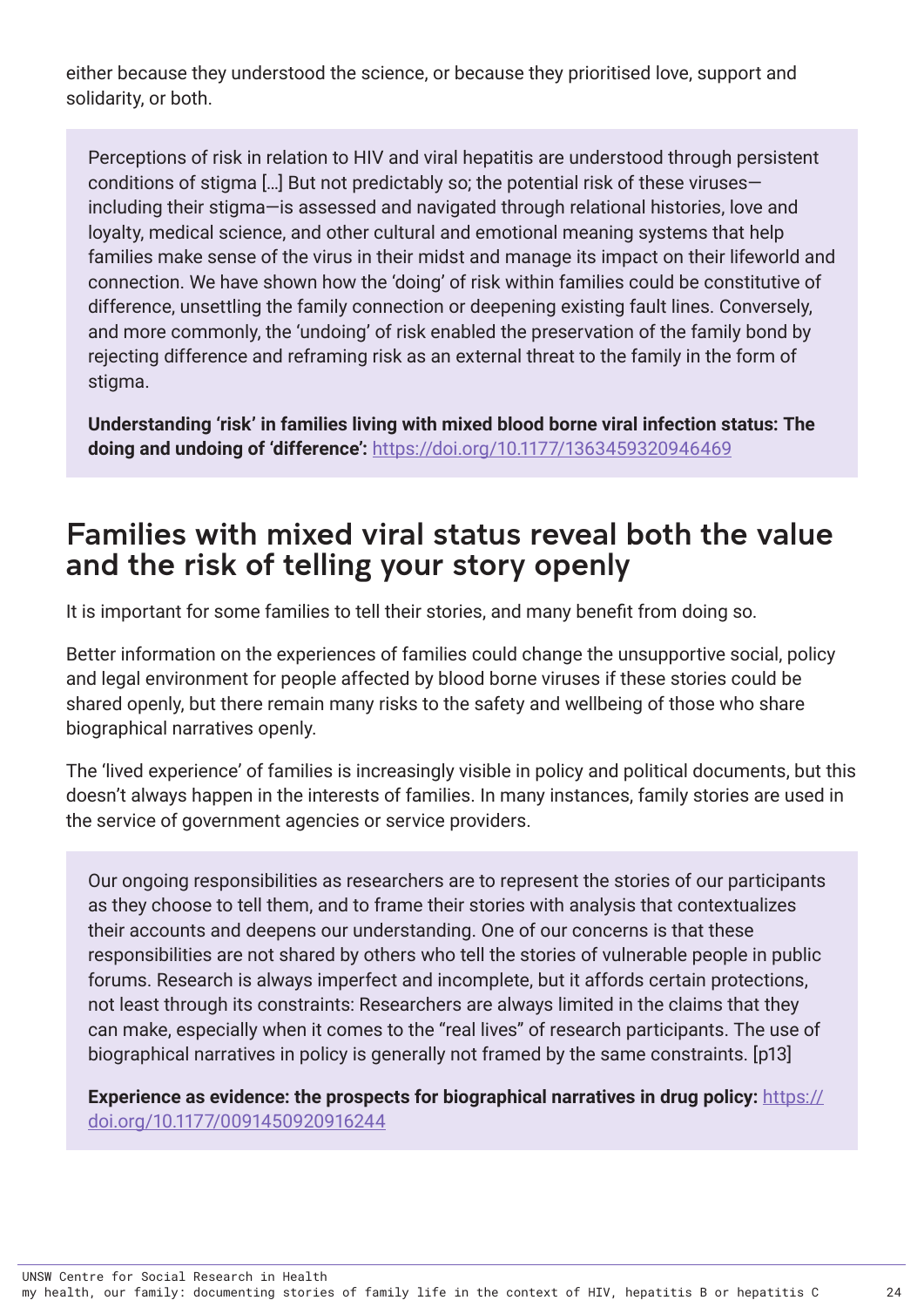### <span id="page-29-0"></span>How can we strengthen the role of families in the response to blood borne viruses?

 A range of implications for strengthening the role of families in the policy and practice response to blood borne viruses are suggested by these and forthcoming analyses of the data from this study.

- People live with and experience their blood borne virus through relationships with other people, including family. Recognising that a web of social connections surrounds the individual may help to achieve more meaningful and effective outcomes in clinical care, health promotion, research design, and policy formulation.
- It is critical that the role of families is recognized when providing support to people living with a blood borne virus, given the unique contribution of family relationships to health and well-being.
- The diversity of families, including chosen families, needs to be recognised and accommodated if initiatives to strengthen the contribution of these relationships are to be effective.
- Social marketing and clinical education campaigns could feature families to foreground how stigmatised viruses are located and lived within everyday relational contexts, throughout the community.
- Stigma remains a problem in the community. Much could be achieved by incorporating narratives related to families in stigma reduction strategies within health and social service organisations.
- When working in a family-inclusive way, healthcare workers and the blood borne virus workforce are well-placed to sensitively interpret the diverse systems of meaning across families and to build their capacity, knowledge and resilience around blood borne viruses.
- Achieving a more family-inclusive approach to the design and delivery of prevention, care and support services requires recognition that the diversity of people living with a blood borne virus may require quite different strategies of response and support.
- Given there is much diversity in the way that blood borne viruses are understood and addressed, it is essential that a culturally appropriate and sensitive approach is implemented when designing strategies to support affected families.
- The diversity of perspectives among families should be utilised to inform the development of tools and resources to assist those caring for and supporting a family member diagnosed with a blood borne virus, including information on how to provide support and access support for themselves.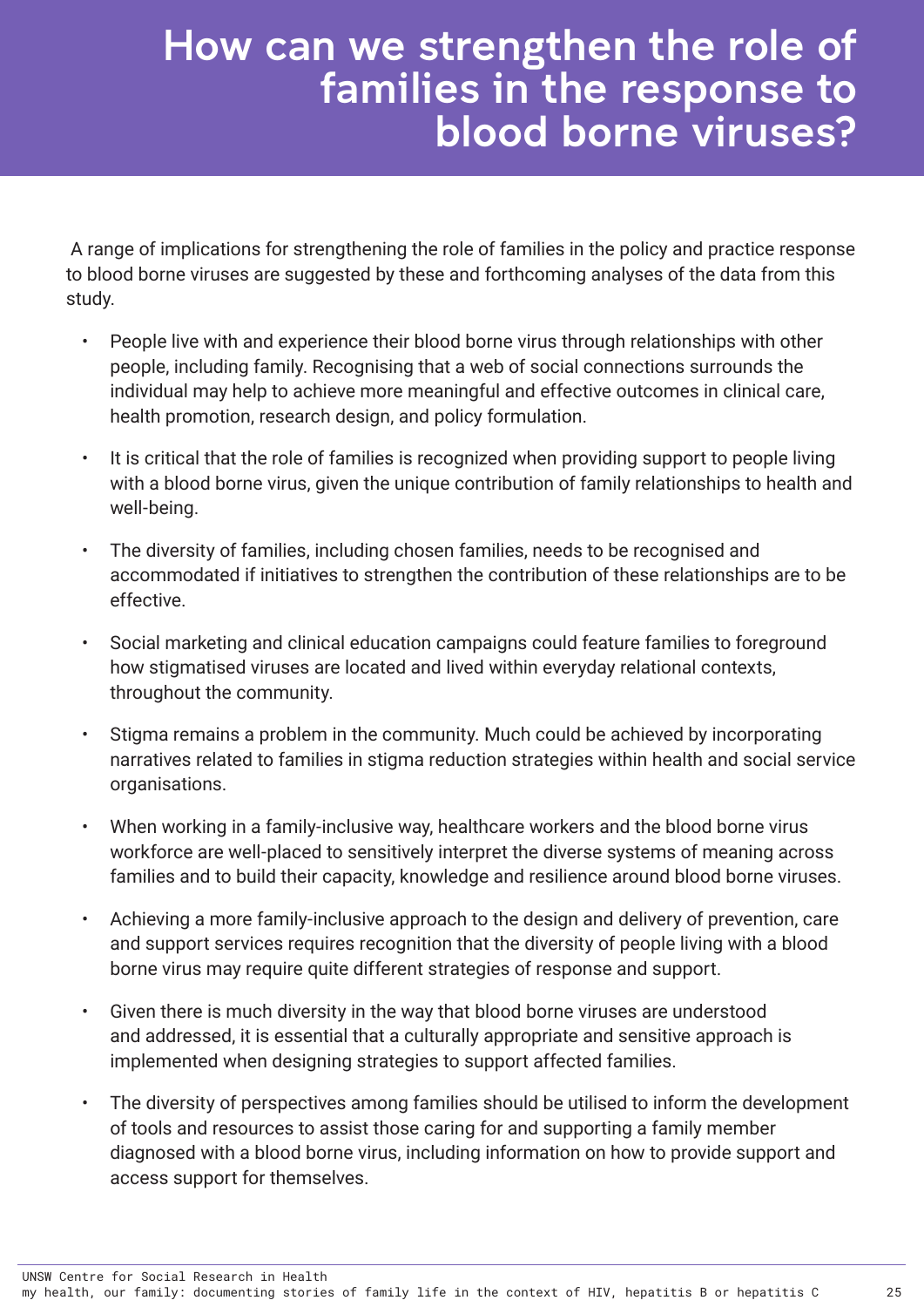- There is much potential for peer support models to be developed and delivered by community-based organisations which aim to engage, support and build on the strengths of families with mixed viral status, although confidentiality remains an essential priority in working beyond the individual client.
- Dedicated funding is required for developing support services for families with mixed viral status, and must not compete with or compromise funding for individuals who are directly affected.
- Family-inclusive messages in health promotion resources should prioritise education about transmission risk and emphasise the ways that families can and do support each other by embracing and overcoming difference.
- There is a pressing need to recognise that family members of all kinds have a role to play in providing forms of 'informal care' to people living with blood borne viruses, and to also recognise that these family members may also need support.
- There is much potential for the families of people with blood borne viruses to be better recognised within contemporary social care and policy frameworks, and more research on their needs would assist in informing this process.
- More research is needed in order to understand the role of families in the experiences of people living with hepatitis B and hepatitis C, given these experiences remain even less well understood and recognised than those of people living with HIV.